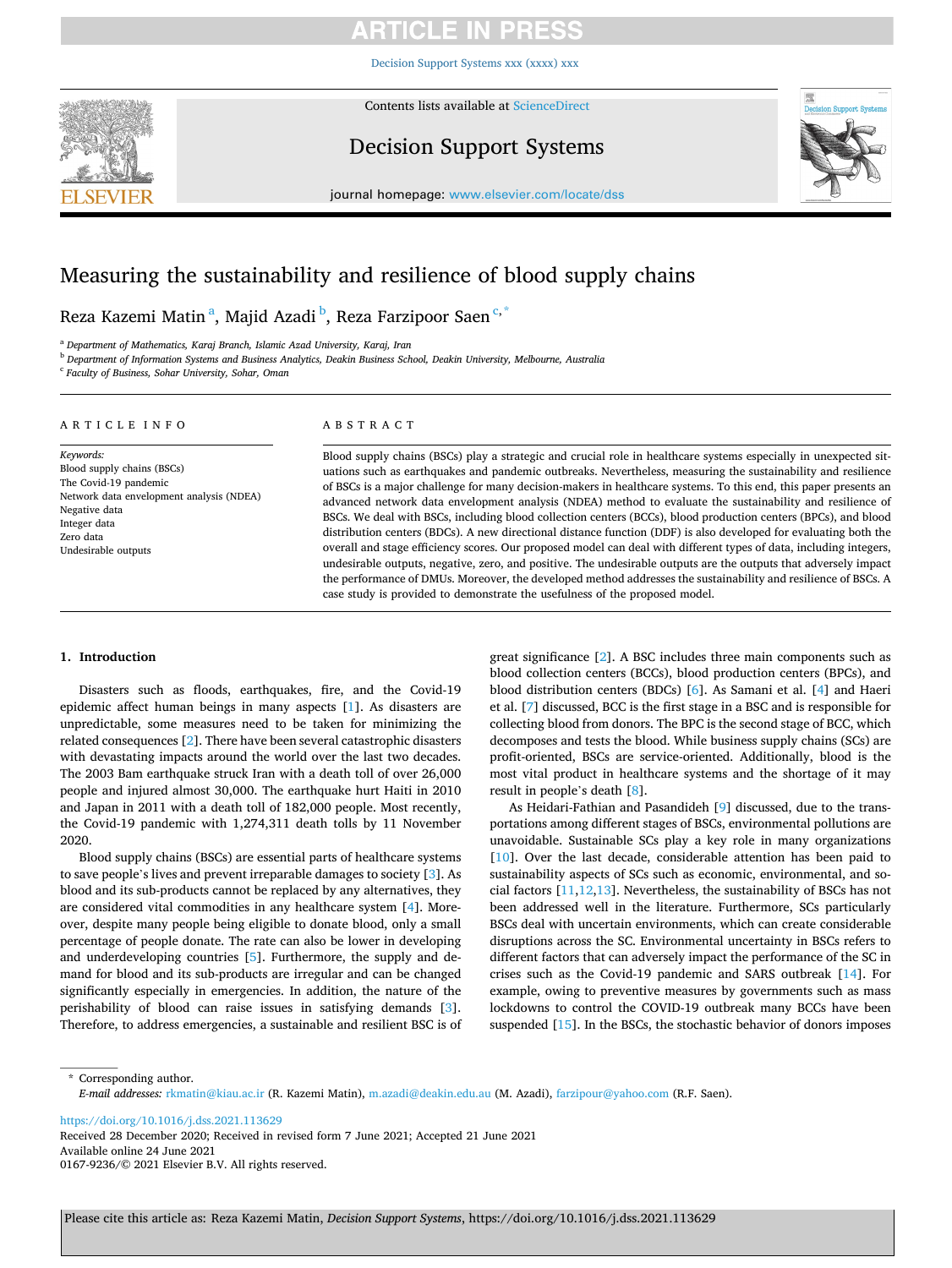### *R. Kazemi Matin et al.*

considerable uncertainty and complexity in the SC [[16\]](#page-9-0). To address the uncertainty in BSCs some approaches have been proposed (e.g., [[17,7,18,3,5](#page-9-0),[19\]](#page-9-0)).

As a working definition for the current paper, resilient SC is defined as an ability to recover rapidly and efficiently from a disruption in SC. Resilient SC has a high capability to adapt decisions and restore the performance under disruptions using recovery measures. Resilience is so essential especially for SCs with perishable products [\[20](#page-9-0)]. Thus, an effective SC needs to address resilience aspects for mitigating unexpected disruptions [\[21](#page-9-0)].

Efficiency assessment of SCs is a key factor for enhancing the organizations' performance [[22\]](#page-9-0). Nevertheless, a few studies have addressed the performance assessment of BSCs to date. Data envelopment analysis (DEA) is considered an effective tool for measuring the performance of decision making units (DMUs) [[23\]](#page-9-0). DEA is a nonparametric method for measuring the efficiency of a set of DMUs in the presence of multiple inputs and outputs (Shao et al. [\[24\]](#page-9-0); [\[25](#page-9-0)]).

The main objective of the current paper is to gauge the sustainability and resilience of BSCs. In this paper, a novel network DEA (NDEA) model is developed to deal with different types of data such as integer, negative, undesirable outputs, and zero data. In summary, this study has significant contributions, which are as follows:

- To measure the sustainability and resilience of BSCs, a new NDEA model is developed.
- A directional distance function (DDF) is developed for evaluating both overall and stage scores.
- The proposed NDEA model can deal with several types of data, including integer, undesirable, negative, and zero.
- A case study is presented.

The rest of this paper is organized as follows: In Section 2, we present the literature review. The proposed method is given in Section 3. In Section 4, a case study is presented. Finally, conclusions and future research directions are presented in Section 5.

### **2. Literature review**

### *2.1. Blood supply chains (BSCs)*

Lowalekar & Ravichandran [\[26](#page-9-0)] introduced a simulation model for assessing blood collection policies. Alfonso, Augusto & Xie [[27\]](#page-9-0) presented mathematical programming models for planning annual blood collection. Elalouf et al. [[28\]](#page-9-0) proposed a dynamic programming algorithm to minimize operational costs through reforming blood sampling. Şahinyazan, Kara & Taner  $[29]$  $[29]$  presented a bi-objective method to minimize transportation costs and maximize the collected blood. Ramezanian & Behboodi [\[3\]](#page-9-0), to design BSCs, considered social aspects, and stochastic demand. Haijema, van der Wal & van Dijk [\[30](#page-9-0)] presented a method using Markov dynamic programming for producing blood. Ghandforoush  $&$  Sen [[31\]](#page-9-0) developed a decision support system (DSS) for platelet production and bloodmobile scheduling. Cetin & Sarul [\[32](#page-9-0)] developed a method for blood inventory in BSCs through integrating discrete and continuous location models. The proposed method can minimize the travel time for providing blood in healthcare centers. Abdulwahab & Wahab [[33](#page-9-0)] utilized dynamic programming for dealing with the inventory problem of blood platelets in uncertain situations. They utilized the criteria such as inventory level and blood platelet to evaluate the proposed model. To minimize the total cost, shortage, and wastes of blood products, Gunpinar & Centeno [\[34](#page-9-0)] used integer programming. Dillon, Oliveira & Abbasi [\[35](#page-9-0)] presented an approach to optimize blood inventory replenishments. They applied a stochastic programming model for representing the uncertain demand for blood. Rajendran & Ravindran [[36\]](#page-9-0) proposed an integer stochastic programming model for platelet ordering policies in BSCs.

Hemmelmayr et al. [[37\]](#page-10-0) developed a delivery method of blood

products based on integer programming. Kamp et al. [[38\]](#page-10-0) examined the management of red blood cells (RBCs) in hospitals using simulation. Hosseini-Motlagh, Samani & Homaei [[39\]](#page-10-0) developed a two-stage stochastic programming model to plan blood supply. Sönmezoglu et al. [[40\]](#page-10-0) examined the effect of the earthquake on blood donor types in BSCs. To design BSCs in natural and anthropogenic disasters, Fahimnia et al. [\[17](#page-9-0)] developed a stochastic bi-objective approach. Zahiri & Pishvaee [[5](#page-9-0)] introduced a bi-objective method for optimizing effective factors on BSCs. Haghjoo et al. [\[41](#page-10-0)] presented a dynamic robust allocation model for designing BSCs in the existence of disruption risks in unexpected situations such as natural disasters.

### *2.2. Sustainability and resilience in SCs*

Sustainable SCs have recently received substantial attention from both academia and industry [\[42](#page-10-0)]. The adoption of sustainability aspects in SCs contributes organizations to improve their performance in competitive markets [\[43](#page-10-0)]. Moreover, it assists organizations to decrease pressures from stakeholders and media [\[25](#page-9-0)]. In addition to sustainability, adopting the resilience concept needs to be addressed to mitigate disruptions in SCs [[44\]](#page-10-0). Incorporating the sustainability and resilience concepts into the SCs can optimize SCs [[45\]](#page-10-0). However, the sustainability and resilience aspects in SCs especially BSCs have not been explored adequately. Kumar & Kumar [\[46\]](#page-10-0) proposed a genetic algorithm to generate and compare the routes in sustainable BSCs. Hosseinifard  $\&$ Abbasi [[16\]](#page-9-0) presented an optimization method for centralizing the inventory of hospitals in sustainable and resilient BSCs. Ramezankhani, Torabi & Vahidi [\[47](#page-10-0)] discussed that if organizational efficiency is not measured well, sustainable and resilient SCs cannot be realized.

### *2.3. Data envelopment analysis (DEA)*

DEA is one of the most popular tools to evaluate the relative efficiency of a set of DMUs in which multiple inputs produce multiple outputs [[48\]](#page-10-0). Due to the numerous advantages of DEA, it has been utilized in many settings [[49\]](#page-10-0). DEA assumes that the more output with less input, the better performance. However, there might be some undesirable outputs in the performance measurement of DMUs [[50](#page-10-0)]. The undesirable outputs are the outputs that adversely impact the performance of DMUs  $[51]$  $[51]$ . For example,  $CO<sub>2</sub>$  emissions and industrial wastewaters are undesirable outputs [[52,53](#page-10-0)]. It is obvious that the undesirable out-puts should be decreased [\[54](#page-10-0)]. Fare et al. [\[55](#page-10-0)] proposed an efficiency criterion, which considers the undesirable outputs and good outputs. Seiford  $&$  Zhu [\[56](#page-10-0)] developed a DEA model to increase efficiency by decreasing the bad outputs and increasing the desirable outputs. Jahanshahloo et al.[\[57](#page-10-0)] proposed a non-radial DEA model to deal with undesirable outputs in the efficiency measurement of DMUs. Leleu [\[58](#page-10-0)] proposed a hybrid model for ensuring the economically significant jointness of desirable and undesirable outputs while limiting shadow prices of undesirable outputs. Cherchye, De Rock & Walheer [\[59](#page-10-0)] characterized the undesirable outputs based on their production technologies for multi-output efficiency measurements. For more discussions on DEA and undesirable outputs, see Cecchini et al. [[60\]](#page-10-0), Halkos & Petrou [[52](#page-10-0)], Liu et al. [\[61](#page-10-0)], Pishgar-Komleh et al. [\[62](#page-10-0)], and Zhou et al. [[53\]](#page-10-0).

In the traditional DEA models, it is assumed that all variables are real values. However, there might be some integer data. Lozano & Villa [\[63](#page-10-0)] addressed the integer data in DEA by proposing mixed-integer linear programming (MILP). Kazemi Matin & Kuosmanen [[64\]](#page-10-0) enhanced Lozano and Villa's model using returns to scale assumptions. Kazemi Matin & Emrouznejad [\[65](#page-10-0)] developed the axiomatic foundation of integer DEA for considering bounded outputs. To estimate the efficiency of city bus systems, Chen et al. [\[66](#page-10-0)] proposed a DEA model with both integer-valued data and undesirable outputs. To determine the performance of suppliers, Azadi & Saen [\[67](#page-10-0)] developed an integer-stochastic DEA model. Taleb, Ramli & Khalid [\[68](#page-10-0)] developed a slacks-based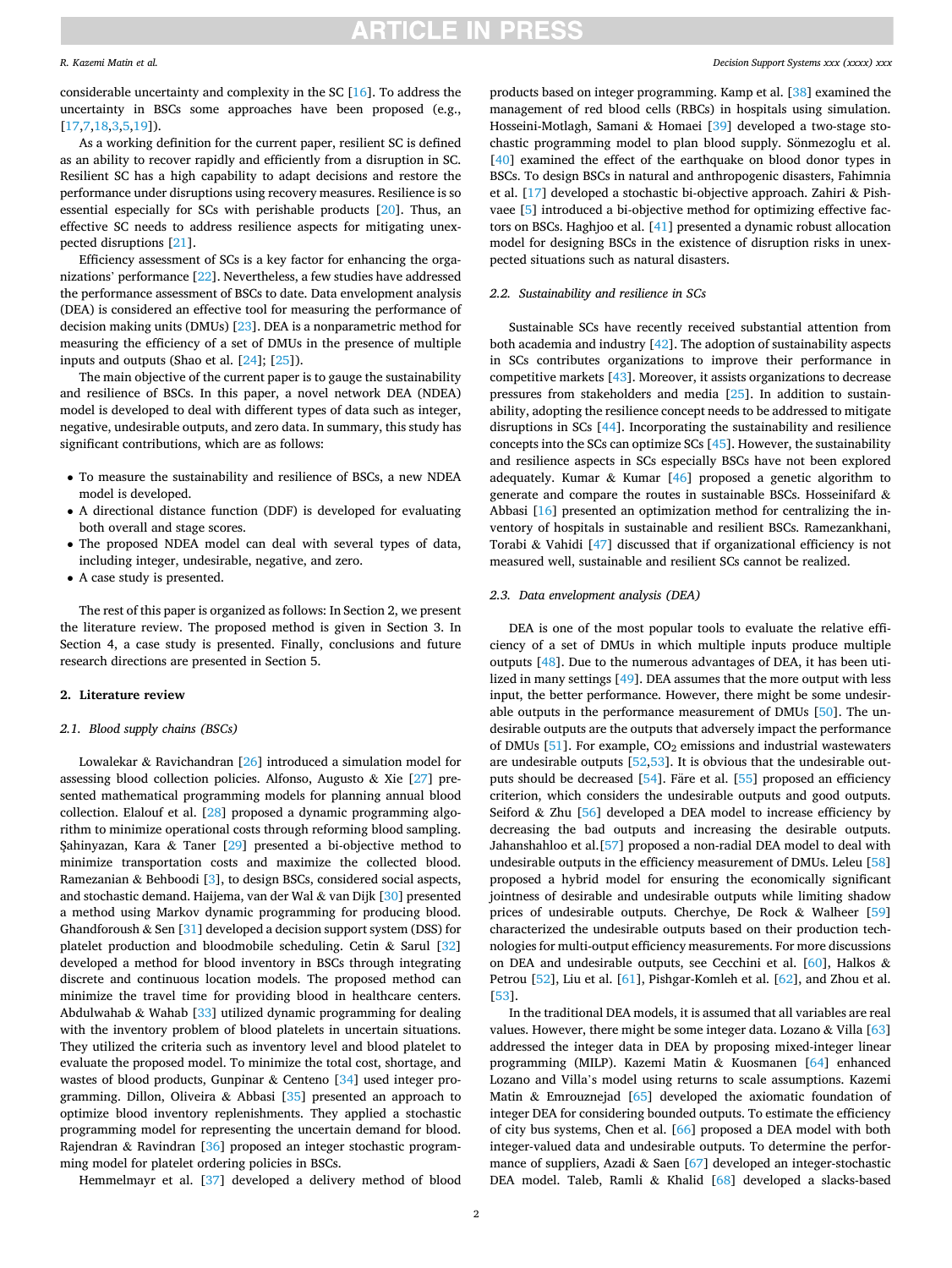$\overline{a}$ 

### *R. Kazemi Matin et al.*

measure (SBM) model to assess two-stage production units with both integer data and non-discretionary data. Ajirlo, Amirteimoori & Kordrostami [\[69\]](#page-10-0) proposed an integer-valued slacks model to appraise the efficiency of a two-stage structure. To tackle some pitfalls of integer DEA models, Khoveyni et al. [\[70](#page-10-0)] proposed an integer-valued SBM. Kordrostami, Amirteimoori & Noveiri [[71\]](#page-10-0) presented a method for evaluating the performance of firms with dual-role and integer data.

On the other hand, conventional DEA models can only deal with positive data. Nevertheless, many problems in the real world deal with negative data. For the first time, Scheel [[72\]](#page-10-0) addressed negative data in DEA. His model considers negative inputs as outputs and negative outputs as inputs. Sharp, Meng & Liu [[73\]](#page-10-0) proposed a modified SBM model for overcoming the lack of translation invariance in the SBM model and addressed negative inputs and outputs. Portela, Thanassoulis & Simpson [[74\]](#page-10-0) proposed a directional distance method to tackle negative data in DEA and measured the efficiency of bank branches. To address both positive and negative data in DEA models, Emrouznejad, Anouze & Thanassoulis [\[75](#page-10-0)] presented a semi-oriented radial measure (SORM). Based on the additive DEA model, Kazemi Matin & Azizi [\[76](#page-10-0)] developed a two-stage method in the existence of negative data. Tavana et al. [\[77](#page-10-0)] proposed a dynamic range directional measure (RDM) for two-stage DEA models with negative data. Tavana et al. [[78\]](#page-10-0) developed a nonradial directional distance model for DEA problems in the presence of dual-role factors and negative data.

Apart from negative and positive data, there might be zero data to compute the efficiency of DMUs. Lee  $&$  Zhu  $[79]$  $[79]$  proposed a superefficiency DEA model in the presence of zero data. Tavassoli, Farzipoor Saen & Faramarzi [[80\]](#page-10-0) developed a super-efficiency model in the existence of zero data and undesirable outputs. Over the last few years, several scholars have addressed zero data in DEA (e.g., [[81,82,83](#page-10-0)]).

Ignoring the internal components of DMUs is another pitfall of traditional DEA models. However, many DMUs have network structures and there is a need to consider internal components of DMUs. To estimate the efficiency of network structures, for the first time, Färe  $\&$ Grosskopf [\[84](#page-10-0)] proposed NDEA. Liang, Cook & Zhu [\[85](#page-10-0)] proposed a two-stage DEA model using game theory assumptions. Kao & Hwang [[86\]](#page-10-0) proposed an NDEA model to investigate system inefficiency in the banking industry. Mirhedayatian, Azadi & Saen [[87\]](#page-10-0) proposed an NDEA model in the existence of flexible factors, undesirable outputs, and fuzzy data. Kalantary & Saen [[88\]](#page-10-0) introduced an inverse network dynamic DEA model to evaluate sustainable SCs in multiple periods. Izadikhah et al. [\[25](#page-9-0)] developed a chance-constrained NDEA model for measuring the sustainability of SCs.

### *2.4. Knowledge gap*

The above discussions show that there is limited research on the sustainability and resilience of BSCs. Moreover, the performance assessment of BSCs has not been addressed well. Furthermore, integervalued data has not been paid attention in NDEA structures. Last but not least, current NDEA models are unable to deal with undesirable outputs, integer-valued data, negative, zero, and positive data, simultaneously. In this paper, these research gaps are addressed by proposing a new NDEA model and applying it to assess the sustainability and resilience of BSCs.

### **3. Proposed model**

BSCs play a strategic and crucial role in unexpected situations such as earthquakes and pandemic Covid-19. Here, an advanced NDEA model is introduced to evaluate the sustainability and resilience of BSCs. A new DDF is developed to assess the overall and stage efficiency scores. As is seen in Section 4, our proposed model can deal with different types of data, including integers, undesirable outputs, negative, zero, and positive.

Suppose there are *n* DMUs, which  $DMU_i$  ( $j = 1,...,n$ ) consumes *m* 

inputs  $x_{ij} \geq 0$ ,  $(x_{ij} \neq 0, i = 1, ..., m)$  to produce *s* final outputs  $y_{ri} \geq 0$ ,  $(y_{ri} \neq 0, j = 1, ..., m)$  $\neq 0, r = 1, \ldots, s$ . Under variable returns to scale (VRS) assumption, the underlying production possibility set (technology) is stared as follows (Banker, Charnes & Cooper [\[89](#page-10-0)]):

$$
T_{DEA} = \left\{ (\mathbf{x}\mathbf{y}) \in \mathfrak{R}_{+}^{m+s} \mid \mathbf{x} \ge \sum_{i=1}^{n} \lambda_j \mathbf{x}_j, \mathbf{y} \le \sum_{i=1}^{n} \lambda_j \mathbf{y}_j, \sum_{i=1}^{n} \lambda_j
$$
  
= 1,  $\forall j : \lambda_j \ge 0$ 

Traditional DEA models consider the DMUs as black-boxes without taking into account the internal structure of DMUs. This may lead to an over-estimate of efficiency scores. To overcome this issue, NDEA models are introduced, which take the internal operations of sub-processes into account. Now, consider a network production system, including *p* subprocesses. Let  $x_{ij}^{(k)}$  and  $y_{rj}^{(k)}$  denote the *i*th input and *r*th final output of *k*th sub-process of *DMU<sub>i</sub>* for  $i = 1, ..., m; r = 1, ..., s; k = 1, ..., p;$  and  $j =$ 1, …, *n*, respectively. Following the standard notation of inputs and outputs, we may write  $x_{ij} = \sum_{k=1}^{n} x_{ij}^{(k)}$  and  $y_{rj} = \sum_{k=1}^{n} y_{rj}^{(k)}$ .

The key feature, which distinguishes NDEA from the traditional ones is considering the intermediate products. The intermediate products are produced in the sub-processes and are consumed within the production units. In the traditional DEA models, the intermediate products are ignored and DMUs are treated as black-boxes. Further, let  $z_{gj}^{(l,t)}$  denotes the *g*th intermediate product, which is produced by sub-processes *s* for consuming in sub-processes *t* for  $g = 1, ..., h$ . Therefore,  $\sum_{t=1}^{p} z_{gi}^{(k,t)}$  shows the total amount of the *g*th intermediate product, which is produced by sub-process *k* for being consumed in other sub-processes. Similarly,  $p_{l=1}^p z_{lj}^{(l,k)}$  shows the total amount of the *f*th intermediate product, which is produced by other sub-processes for being consumed in sub-process *k*. In real-world applications, a sub-process may consume only a subset of inputs and intermediates to produce a subset of intermediates and final outputs. A typical network DMU is depicted in [Fig. 1](#page-3-0). See Kao [[90\]](#page-10-0) for more details.

The associated production possibility set under VRS assumption is as follows:

$$
T_{Network} = \left\{ (\mathbf{x}, z, \mathbf{y}) | \sum_{j=1}^{n} \lambda_j^{(k)} x_{ij}^{(k)} \le x_i^{(k)}, \sum_{j=1}^{n} \lambda_j^{(k)} \left( \sum_{l=1}^{p} z_{ij}^{(lk)} \right) \le z_j^{(k)}, z_g^{(k)}
$$
  

$$
\le \sum_{j=1}^{n} \lambda_j^{(k)} \left( \sum_{l=1}^{p} z_{ij}^{(kt)} \right), y_r^{(k)} \le \sum_{j=1}^{n} \lambda_j^{(k)} y_{rj}^{(k)}, \sum_{j=1}^{n} \lambda_j^{(k)}
$$
  

$$
= 1, k = 1, ..., p, \forall k, \forall j : \lambda_j^{(k)} \ge 0, , \right\}
$$

Note that the intermediate products appear in two different roles; i.e. output of the *t*th sub-process and input of the  $t + 1$ th sub-process. Therefore, two different types of constraints are used for the intermediates. In this modeling, the sub-processes are connected via the intermediate products and thus the formulation is known as the connected model in NDEA literature [\[91](#page-10-0)]. Traditional DEA models rely on some basic assumptions, including homogeneity of activities, continuity, and non-negativity of inputs and outputs. However, in the real world, DMUs might be non-homogenous, data may be integer-valued, negative, and/or undesirable. Here, we introduce a novel NDEA model to address negative, integer-valued, and undesirable data.

Several approaches have been proposed to deal with negative data in DEA literature. Kaffash et al. [\[92](#page-10-0)] summarized the DEA models with negative data. The SORM model, proposed by Emrouznejad et al. [[93\]](#page-10-0), is one of the popular techniques in dealing with negative data in DEA. A modified version of the SORM model was introduced by Kazemi Matin et al. [[94\]](#page-10-0). Their introduced model has an important feature that considers positive and negative-valued data in all inputs and outputs.

To deal with the negative outputs, using SORM, consider DMUs as  $(x, y^P, y^N)$ ; where  $y^P$  indicates the positive outputs, i.e.,  $y^P_{rj} \ge 0$  for all  $r = 0$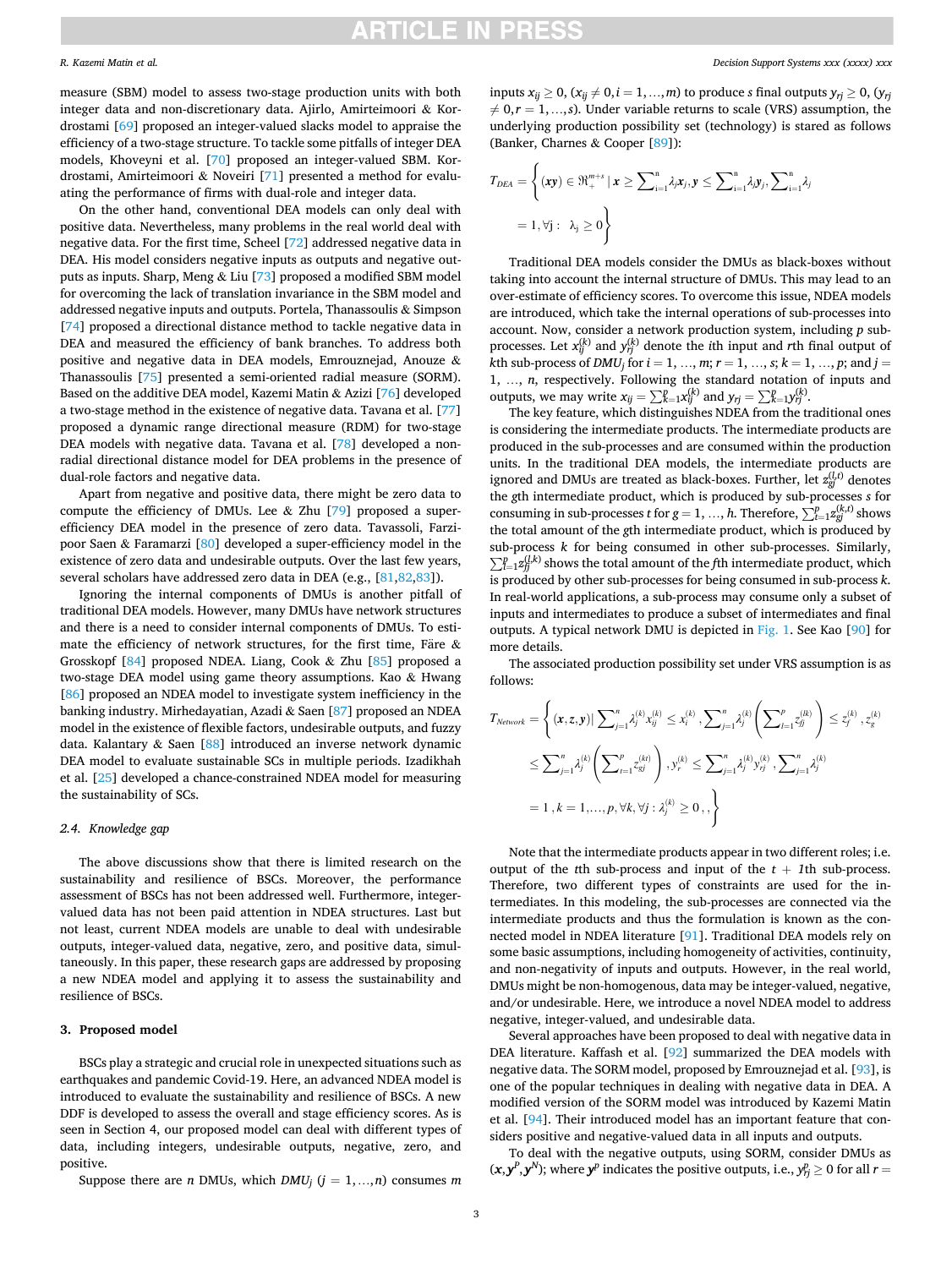<span id="page-3-0"></span>

**Fig. 1.** A sub-process in network DMU.

1, ...,  $s, j = 1, ..., n$ , and  $y^N$  shows the negative outputs. According to Emrouznejad et al. [[93\]](#page-10-0), we may write  $\mathbf{y}^{\text{N}}\!=\!\mathbf{y}^{1}-\mathbf{y}^{2}$ , where non-negative vectors  $y^1$  and  $y^2$  are defined as follows:<br>  $y^1 = \int y_{rj} \, if \, y_{rj} \ge 0$  and  $y^2 = \int -y_{rj} \, if \, j = j$ 

$$
y_{rj}^1 = \begin{cases} y_{rj} \text{ if } y_{rj} \geq 0 \\ 0 \text{ otherwise} \end{cases} \text{ and } y_{rj}^2 = \begin{cases} -y_{rj} \text{ if } y_{rj} < 0 \\ 0 \text{ otherwise.} \end{cases}
$$

Under these settings, SORM production technology can be represented as follows:

$$
T_{DEA-SORM} = \left\{ (\mathbf{x}, \mathbf{y}^P, \mathbf{y}^1, \mathbf{y}^2) \mid \mathbf{x} \ge \sum_{i=1}^n \lambda_i \mathbf{x}_j, \mathbf{y}^p \le \sum_{i=1}^n \lambda_i \mathbf{y}_j^p, \mathbf{y}^1 \le \sum_{i=1}^n \lambda_i \mathbf{y}_j^1, \mathbf{y}^2 \ge \sum_{i=1}^n \lambda_i \mathbf{y}_j^2, \sum_{i=1}^n \lambda_j = 1, \forall j : \lambda_j \ge 0 \right\}
$$

Given the linear structure of *TDEA*<sup>−</sup> *SORM*, the DEA models can be modified to deal with the negative outputs. For network DMUs with negative outputs, we suggest a modified production possibility set based on the SORM approach. To this end, let *I* and *O* denote the inputs and outputs, respectively. Also, *O*′ and *O*" represent a set of outputs associated with  $y^P$  and  $y^N$ , respectively; where *O'* ∩ *O* " = ∅ and *O'* ∪ *O* " = *O*. Under the VRS assumption, the SORM production possibility set with network structure for dealing with negative outputs is as follows:

$$
T_{Network-SORM} = \left\{ (x, z, y^P, y^1, y^2) | \sum_{j=1}^n \lambda_j^{(k)} x_{ij}^{(k)} \right\}\n\leq x_i^{(k)}, \sum_{j=1}^n \lambda_j^{(k)} \left( \sum_{l=1}^p z_{ij}^{(lk)} \right) \leq z_j^{(k)}, z_g^{(k)}\n\leq \sum_{j=1}^n \lambda_j^{(k)} \left( \sum_{r=1}^p z_{sj}^{(kr)} \right), y_r^{(k)} \leq \sum_{j=1}^n \lambda_j^{(k)} y_{ij}^{(k)} \forall r \in O^{\prime}, y_r\n\leq \sum_{j=1}^n \lambda_j^{(k)} y_{ij}^{1(k)} \forall r \in O^{\prime\prime}, y_r \geq \sum_{j=1}^n \lambda_j^{(k)} y_{ij}^{2(k)} \forall r\n\in O, \sum_{j=1}^n \lambda_j^{(k)} = 1, k = 1, ..., p, \forall k \forall j : \lambda_j^{(k)} \geq 0, \}
$$

In addition to the negative outputs, suppose that there are integervalued inputs and undesirable outputs. For simplicity, assume that all



**Fig. 2.** The BSC of IBTO.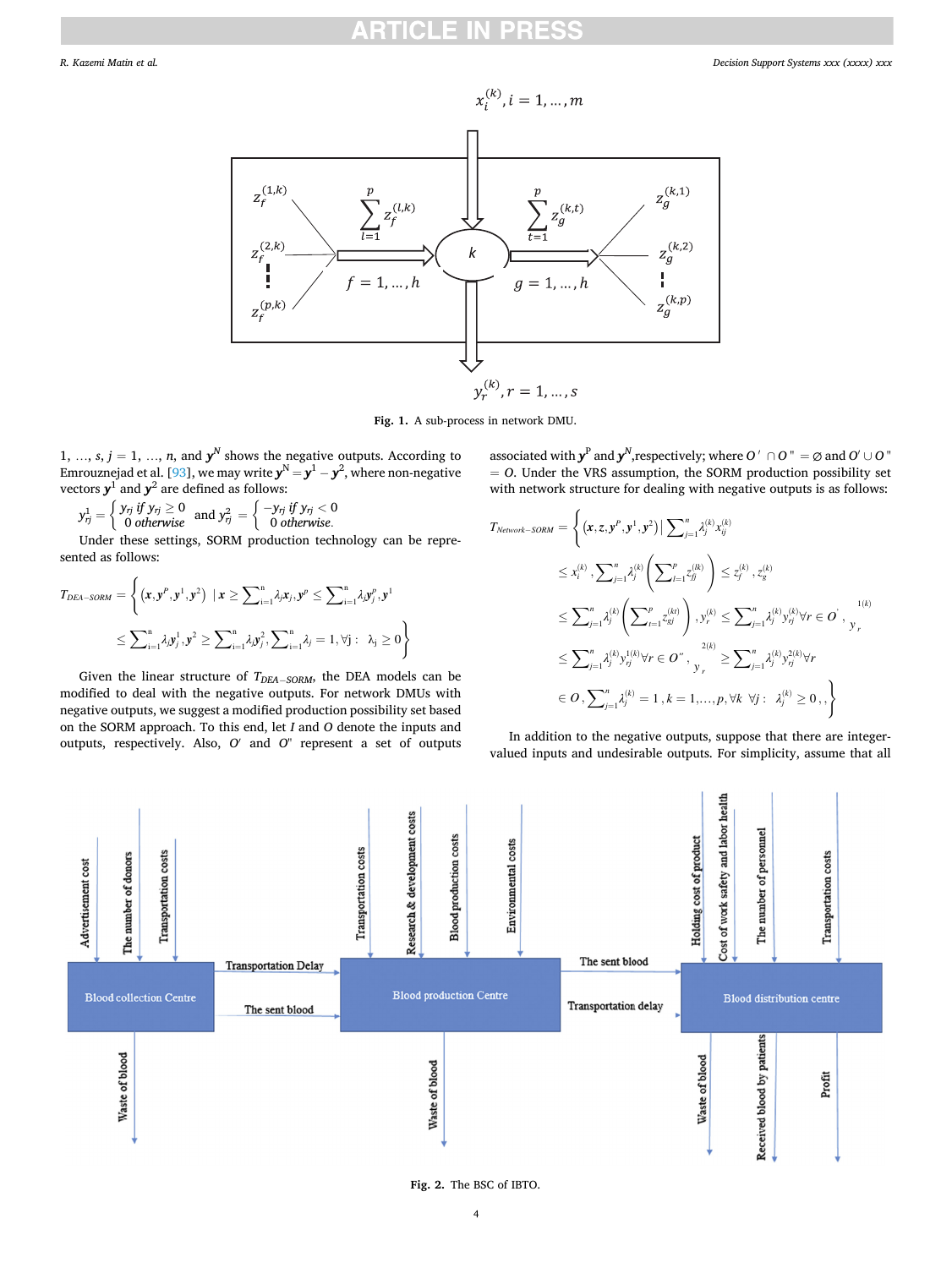### <span id="page-4-0"></span>**Table 1**

The used factors for evaluating the sustainability and resilience of BSCs.

*Decision Support Systems xxx (xxxx) xxx*

| Stages                          | Factors                        | <b>Factor type</b> | Data type   | Notation          | Sustainability/resilience<br>dimension | Measurement<br>unit |
|---------------------------------|--------------------------------|--------------------|-------------|-------------------|----------------------------------------|---------------------|
| Blood collection centers (BCCs) | Advertisement cost             | Input              | Real        | $x_1^{(1)}$       | Economic                               | Rial                |
|                                 | The number of donors           | Input              | Integer     | $x_2^{I(1)}$      | Economic                               | Person              |
|                                 | Transportation costs           | Input              | Real        | $x_3^{(1)}$       | Economic                               | Rial                |
|                                 | Waste of blood                 | Output             | Undesirable | $y_1^{UD(1)}$     | Economic                               | Litre               |
|                                 | Transportation delay           | Intermediate       | Real        | $z_1^{(1,2)}$     | Resilience                             | Minute              |
|                                 | The sent blood                 | Intermediate       | Real        | $\rm z_2^{(1,2)}$ | Economic                               | Litre               |
| Blood production centers        | Transportation costs           | Input              | Real        | $x_1^{(2)}$       | Economic                               | Rial                |
| (BPCs)                          | Research and development costs | Input              | Real        | $x_2^{(2)}$       | Economic                               | Rial                |
|                                 | Blood production costs         | Input              | Real        | $x_3^{(2)}$       | Economic                               | Rial                |
|                                 | Environmental costs            | Input              | Real        | $x_4^{(2)}$       | Environmental                          | Rial                |
|                                 | Waste of blood                 | Output             | Undesirable | $y_1^{UD(2)}$     | Economic                               | Litre               |
|                                 | The sent blood                 | Intermediate       | Real        | $z_1^{(2,3)}$     | Economic                               | Litre               |
|                                 | Transportation delay           | Intermediate       | Real        | $\rm z_2^{(2,3)}$ | Resilience                             | Minute              |
| Blood distribution centers      | Holding cost of the product    | Input              | Real        | $x_1^{(3)}$       | Economic                               | Rial                |
| (BDCs)                          | Cost of work safety and labor  | Input              | Real        | $x_2^{(3)}$       | Social                                 | Rial                |
|                                 | health                         |                    |             |                   |                                        |                     |
|                                 | The number of personnel        | Input              | Integer     | $x_3^{I(3)}$      | Economic                               | Person              |
|                                 | Transportation costs           | Input              | Real        | $x_4^{(3)}$       | Economic                               | Rial                |
|                                 | Waste of blood                 | Output             | Undesirable | $y_1^{UD(3)}$     | Economic                               | Litre               |
|                                 | Received blood by patients     | Output             | Real        | $y_2^{(3)}$       | Economic                               | Person              |
|                                 | Profit                         | Output             | Real        | $y_3^{N(3)}$      | Economic                               | Rial                |

the divisions have the same integer inputs and undesirable outputs. Extending for the case of a hybrid index in which integer and/or undesirable outputs coexist in a subset of divisions is straightforward. The non-negative outputs can be classified into two categories of desirable (D) and undesirable (UD) outputs; i.e.,  $O' = D \cup UD$  in which  $D \cap UD = \phi$ . Therefore, we have  $y^p = (y^D, y^{UD})$ . The inputs also can be classified into two disjoint categories, including integer (*I*) and real (*NI*), where  $i \in I \cup$ *NI*,  $I \cap NI = \phi$  and we use  $\mathbf{x} = (\mathbf{x}^I, \mathbf{x}^{NI})$ .

To address the undesirable outputs, the axiom of weak disposability (WD) is used. The axiom provides possible tradeoffs between the good and undesirable outputs in the production possibility set. Given the production possibility set *TNetwork*, WD axiom can be stated as follows:

**Definition:** The outputs  $(\mathbf{y}^D,\mathbf{y}^{UD})$  are weakly disposable if and only if  $(\mathbf{x}, \mathbf{z}, \mathbf{y}^D, \mathbf{y}^{UD}) \in T_{Network}$ , which implies that  $(\mathbf{x}, \mathbf{z}, a\mathbf{y}^D, a\mathbf{y}^{UD}) \in T_{Network}$  for all  $\alpha \in [0,1]$ .

Kuosmanen [\[95](#page-10-0)] introduced the production possibility set given

**Table 2** 

Explanations about the used factors.

| Factors                     | Explanations                                            |
|-----------------------------|---------------------------------------------------------|
| Advertisement cost          | Cost of publishing brochures and advertising in media   |
|                             | to donate blood [3].                                    |
| The number of donors        | The number of persons who voluntarily donate their      |
|                             | blood for humanitarian purposes [18].                   |
| <b>Transportation costs</b> | Costs associated with transportation such as repair and |
|                             | maintenance and fuel ([99]; [17])                       |
| Waste of blood              | The amount of wasted blood due to human error or        |
|                             | defective equipment $([100]; [101])$ .                  |
| The sent blood              | The amount of sent blood among stages of BSCs $(28)$ ;  |
|                             | $[31]$ .                                                |
| <b>Transportation delay</b> | The delay in transportation $(17)$ ; $[102]$ ).         |
| Research and development    | Costs associated with improving blood sub-products      |
| costs                       | and preventing waste of blood [103].                    |
| Blood production costs      | Costs associated with processing blood and its sub-     |
|                             | products [104].                                         |
| <b>Environmental costs</b>  | Costs associated with preventing greenhouse gas         |
|                             | emissions and fuel consumption [9].                     |
| Cost of work safety and     | Costs associated with increasing personnel work safety  |
| labor health                | and enhancing labor health [23].                        |
| The number of personnel     | The number of technical and non-technical staff [105].  |
| Holding cost of the         | Costs associated with storing blood and its sub-        |
| product                     | products such as personnel costs and utilities' costs   |
|                             | [106].                                                  |
| Received blood by patients  | The amount of received blood by patients $[107]$ .      |
| Profit                      | The amount of profit by providing blood and its sub-    |
|                             | products to patients [108].                             |

axioms, including convexity, free disposability of inputs and desirable outputs, and weak disposability of desirable and undesirable outputs. See Kuosmanen and Kazemi Matin [[96\]](#page-10-0) for details. The associated production possibility set for a general network, including integervalued inputs and negative and undesirable outputs under WD assumption can be presented as follows:

$$
T_{Newton \nmid K}^{WD-Integer} = \left\{ (\mathbf{x}^I, \mathbf{x}^{NI}, z, \mathbf{y}^D, \mathbf{y}^{UD}, \mathbf{y}^1, \mathbf{y}^2) | \sum_{j=1}^n \lambda_j^{(k)} x_{ij}^{(k)} \right\}
$$
  
\n
$$
\leq x_i^{(k)}, \sum_{j=1}^n \lambda_j^{(k)} x_{ij}^{NI(k)} \leq x_i^{NI(k)}, \sum_{j=1}^n \lambda_j^{(k)} \left( \sum_{l=1}^p z_{lj}^{(l,k)} \right)
$$
  
\n
$$
\leq z_f^{(k)}, z_g^{(k)} \leq \sum_{j=1}^n \lambda_j^{(k)} \left( \sum_{l=1}^p z_{gj}^{(k,l)} \right),
$$
  
\n
$$
y_r^{D(k)} \leq \sum_{j=1}^n \alpha_j \lambda_j^{(k)} y_{rj}^{(k)} \forall r \in \mathcal{O}', \ y_r^{UD(k)} = \sum_{j=1}^n \alpha_j \lambda_j^{(k)} y_{rj}^{(k)} \forall r \in \mathcal{O}',
$$
  
\n
$$
y_r^{(k)} \leq \sum_{j=1}^n \alpha_j \lambda_j^{(k)} y_{rj}^{(k)} \forall r \in \mathcal{O}'', \ y_r \geq \sum_{j=1}^n \alpha_j \lambda_j^{(k)} y_{rj}^{(k)} \forall r \in \mathcal{O}, \sum_{j=1}^n \lambda_j^{(k)} = 1, \forall k \forall j : \lambda_j^{(k)} \geq 0, 0 \leq \alpha_j \leq 1 \right\}
$$

Here,  $\alpha_i$  is used to denote the abatement factor associated with the WD axiom for the undesirable output of *DMUj*. Note that these factors should be considered for all the outputs, including both positive and negative outputs. Due to the multiplication of abatement factors  $\alpha_i$  by the intensity weights  $\lambda_j^{(k)}$ , the new production possibility set  $T_{NewtonKSORM}^{-WD}$ has non-linear constraints. To overcome this issue, we use the following variable substitutions (see Kuosmanen [[95\]](#page-10-0) for more details):

$$
\forall j, \forall k: \alpha_j \lambda_j^{(k)} = \delta_j^{(k)}, (1-\alpha_j)\lambda_j^{(k)} = \mu_j^{(k)}, \lambda_j^{(k)} = \delta_j^{(k)} + \mu_j^{(k)}.
$$

Therefore, the linear version of the production possibility set *TSORM*<sup>−</sup> *WD Network* is as follows:

$$
T_{Network-SORM}^{www-K} = \{ (\mathbf{x}^I, \mathbf{x}^M, \mathbf{z}, \mathbf{y}^D, \mathbf{y}^{UD}, \mathbf{y}^1, \mathbf{y}^2) | \sum_{j=1}^n (\delta_j^{(k)} + \mu_j^{(k)}) \mathbf{x}_{ij}^{I(k)} \leq \mathbf{x}_i^{I(k)},
$$
\n
$$
\sum_{j=1}^n (\delta_j^{(k)} + \mu_j^{(k)}) \mathbf{x}_{ij}^{M(k)} \leq \mathbf{x}_i^{M(k)}, \sum_{j=1}^n (\delta_j^{(k)} + \mu_j^{(k)}) (\sum_{j=1}^n \mathbf{z}_{ij}^{(k)}) \leq \mathbf{z}_i^{(k)},
$$
\n
$$
\mathbf{z}_g^{(k)} \leq \sum_{j=1}^n (\delta_j^{(k)} + \mu_j^{(k)}) (\sum_{j=1}^n \mathbf{z}_{gi}^{(k,t)}), \mathbf{y}_j^{D(k)} \leq \sum_{j=1}^n \delta_j^{(k)} \mathbf{y}_{ij}^{K(k)} \forall r \in \mathcal{O}, \mathbf{y}_j^{D(k)}
$$
\n
$$
= \sum_{j=1}^n \delta_j^{(k)} \mathbf{y}_{ij}^{(k)} \forall r \in \mathcal{O}, \mathbf{y}_r \leq \sum_{j=1}^n \delta_j^{(k)} \mathbf{y}_{ij}^{I(k)} \forall r \in \mathcal{O}^*, \mathbf{y}_r \geq \sum_{j=1}^n \delta_j^{(k)} \mathbf{y}_{ij}^{2(k)} \forall r \in \mathcal{O}, \sum_{j=1}^n (\delta_j^{(k)} + \mu_j^{(k)}) = 1, \forall k, \forall j : \delta_j^{(k)} \geq 0, \mu_j^{(k)} \geq 0
$$

Now, based on the introduced production possibility set *TWD*<sup>−</sup> *Integer Network*<sup>−</sup> *SORM*, the efficiency scores of DMUs are assessed. The traditional DDF for performance evaluation of  $DMU_0$  (the DMU under evaluation) for the known production possibility set, *T*, can be represented as *Max*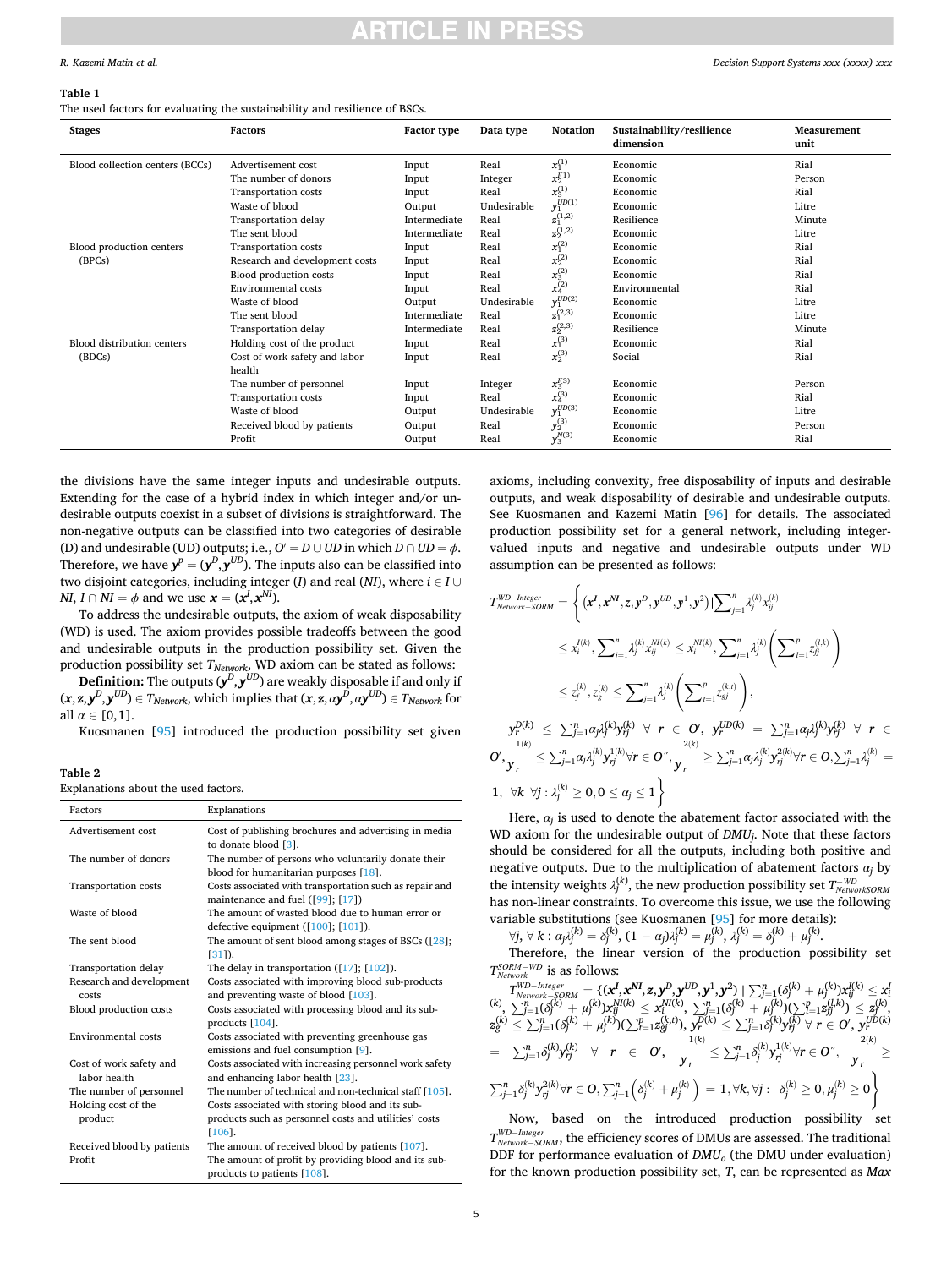### <span id="page-5-0"></span>**Table 3**  The dataset.

| <b>BSCs</b>    | Blood collection centers (BCC)    |                                         |                                     | Blood production centers (BPC)  |                                  |                              |                                     |                                                |                                             |
|----------------|-----------------------------------|-----------------------------------------|-------------------------------------|---------------------------------|----------------------------------|------------------------------|-------------------------------------|------------------------------------------------|---------------------------------------------|
| (DMUs)         | Inputs                            |                                         |                                     | Intermediates<br>Output         |                                  | Inputs                       |                                     |                                                |                                             |
|                | Advertisement<br>cost (1000 Rial) | The<br>number of<br>donors<br>(Integer) | Transportation<br>costs (1000 Rial) | Waste of blood<br>(Undesirable) | Transportation<br>delay (minute) | The sent<br>blood<br>(Litre) | Transportation<br>costs (1000 Rial) | Research &<br>Development<br>costs (1000 Rial) | Blood<br>production<br>costs (1000<br>Rial) |
| $\mathbf{1}$   | 1,401,000                         | 25,318                                  | 4,125,000                           | 51                              | 935                              | 12,015                       | 5,317,000                           | 2,150,000                                      | 7,019,000                                   |
| $\overline{2}$ | 3,259,000                         | 39,615                                  | 6,941,000                           | 64.5                            | 1019                             | 18,310                       | 7,819,000                           | 3,347,000                                      | 8,542,000                                   |
| 3              | 1,135,000                         | 24,917                                  | 3,940,000                           | 59                              | 992                              | 12,134                       | 4,550,000                           | 2,940,000                                      | 6,374,000                                   |
| 4              | 2,047,000                         | 27,965                                  | 4,275,000                           | 43                              | 1247                             | 13,078                       | 4,917,000                           | 3,541,000                                      | 6,918,000                                   |
| 5              | 1,517,000                         | 29,174                                  | 3,941,000                           | 55                              | 1139                             | 12,193                       | 4,193,000                           | 2,682,000                                      | 6,018,000                                   |
| 6              | 1,638,000                         | 25,615                                  | 4,463,000                           | 32                              | 1175                             | 11,847                       | 4,817,000                           | 1,749,000                                      | 6,494,000                                   |
| 7              | 3,741,000                         | 34,170                                  | 7,901,000                           | 67                              | 1482                             | 16,172                       | 7,714,000                           | 2,481,000                                      | 7,805,000                                   |
| 8              | 2,652,000                         | 31,435                                  | 6,047,000                           | 39.4                            | 1037                             | 14,560                       | 6,286,000                           | 3,726,000                                      | 6,397,000                                   |
| 9              | 3,415,000                         | 33,241                                  | 5,972,000                           | 55                              | 1274                             | 15,825                       | 7,119,000                           | 3,910,000                                      | 7,151,000                                   |
| 10             | 1,797,000                         | 27,947                                  | 5,122,000                           | 41                              | 1197                             | 13,728                       | 5,468,000                           | 3,270,000                                      | 7,409,000                                   |
| 11             | 1,345,000                         | 23,650                                  | 4,576,000                           | 37                              | 872                              | 11,910                       | 5,085,000                           | 1,748,000                                      | 4,937,000                                   |
| 12             | 2,939,000                         | 38,171                                  | 6,245,000                           | 62                              | 1546                             | 17,596                       | 6,973,000                           | 4,168,000                                      | 8,412,000                                   |
| 13             | 1,720,000                         | 24,389                                  | 4,016,000                           | 35.4                            | 910                              | 10,401                       | 3,857,000                           | 2,340,000                                      | 5,730,000                                   |
| 14             | 3,320,000                         | 34,860                                  | 6,581,000                           | 42                              | 1413                             | 15,358                       | 7,198,000                           | 2,368,000                                      | 6,490,000                                   |
| 15             | 1,489,000                         | 21,527                                  | 2,052,000                           | 30                              | 759                              | 8714                         | 2,610,000                           | 1,743,000                                      | 4,513,000                                   |
| 16             | 1,835,000                         | 23,943                                  | 4,718,000                           | 53                              | 1268                             | 11,037                       | 4,342,000                           | 1,418,000                                      | 5,176,000                                   |
| 17             | 1,371,000                         | 19,781                                  | 2,950,000                           | 37                              | 916                              | 8350                         | 3,830,000                           | 1,773,000                                      | 4,495,000                                   |
| 18             | 2,842,000                         | 31,177                                  | 6,572,000                           | 21.5                            | 1571                             | 15,064                       | 6,187,000                           | 2,728,000                                      | 5,972,000                                   |
| 19             | 1,187,000                         | 18,635                                  | 3,276,000                           | 34                              | 1049                             | 7928                         | 4,028,000                           | 1,951,000                                      | 4,810,000                                   |
| 20             | 1,352,000                         | 23,287                                  | 4,017,000                           | 46                              | 1476                             | 10,517                       | 4,542,000                           | 3,275,000                                      | 6,492,000                                   |
| 21             | 3,987,000                         | 34,715                                  | 6,519,000                           | 52                              | 1182                             | 16,254                       | 7,092,000                           | 2,628,000                                      | 7,139,000                                   |
| 22             | 3,524,000                         | 30,824                                  | 6,217,000                           | 29                              | 1319                             | 14,381                       | 5,938,000                           | 1,833,000                                      | 5,725,000                                   |
| 23             | 1,920,000                         | 21,389                                  | 3,281,000                           | 37                              | 1051                             | 9155                         | 3,917,000                           | 1,425,000                                      | 4,927,000                                   |
| 24             | 2,371,000                         | 28,671                                  | 5,019,000                           | 44                              | 1232                             | 12,227                       | 5,938,000                           | 2,718,000                                      | 6,735,000                                   |
| 25             | 1,682,000                         | 22,324                                  | 3,956,000                           | 31                              | 993                              | 9819                         | 4,513,000                           | 1,758,000                                      | 5,514,000                                   |
| 26             | 1,435,000                         | 18,257                                  | 3,591,000                           | 25                              | 1146                             | 8328                         | 3,715,000                           | 2,310,000                                      | 5,596,000                                   |
| 27             | 2,981,000                         | 31,141                                  | 7,126,000                           | 56                              | 1374                             | 13.921                       | 6,820,000                           | 2,587,000                                      | 7,825,000                                   |

 $\{\varphi \mid (\bm{x}_o, \bm{z}_o, \bm{y}_o) + \varphi(\bm{g}^{\bm{x}}, \bm{g}^{\bm{z}}, \bm{g}^{\bm{y}}) \in T\}$ , where the uniform distance parameter  $\varphi$  is used. Note that the natural directional vector  $(g^x, g^z, g^y) = (-x_o, 0,$ *y*<sup>0</sup>) can be chosen in which the DDF takes the form  $Max{\phi}$  ((1 − φ) $x_o$ ,  $z_o$ ,  $(1 + \varphi)y_0$ )  $\in T$ }. For more details, see Färe and Grosskopf [\[97](#page-10-0)].

To provide both the overall and stage efficiency scores in *T*<sup>*WD−Integer*</sup> *Network*− *SORM*, we introduce a modified version of DDF in which the natural improvement direction  $({\bf g}^{\bf xI}, {\bf g}^{\bf xMI}, {\bf g}^{\bf z}, {\bf g}^{\bf yD}, {\bf g}^{\bf yUD}, {\bf g}^{\bf y1}, {\bf g}^{\bf y2}$  ) =  $(-x_0^I, -x_0^{M}, z_0, y_0^D, -y_0^{UD}, y_0^1, -y_0^2)$  is used for the evaluation and different distance parameters are applied for different stages. Let  $\varphi^{(k)}$  denotes the inputs and output distance parameters. Also, let *w*(*k*) denotes the associated predefined positive weights corresponding to the *k*th division in which  $\sum_{k=1}^{p} w^{(k)} = 1$ . For the performance assessment of  $DMU_0$ : ( $x_0^I$ ,  $x_0^N$ ,  $(z_0, y_0^D, y_0^{UD}, y_0^1, y_0^2)$ , we suggest the following modified DDF model:

$$
\max_{\varphi,\delta,\mu} \sum_{k=1}^p w^{(k)} \varphi_o^{(k)} \tag{1}
$$

Subject to

$$
\sum_{j=1}^{n} \left( \delta_{j}^{(k)} + \mu_{j}^{(k)} \right) x_{ij}^{l(k)} \leq \overline{x_{i}}^{(k)} \leq \left( 1 - \varphi_{o}^{(k)} \right) x_{i}^{l(k)}, i \in I
$$
\n
$$
\sum_{j=1}^{n} \left( \delta_{j}^{(k)} + \mu_{j}^{(k)} \right) x_{ij}^{M(k)} \leq \left( 1 - \varphi_{o}^{(k)} \right) x_{i}^{M(k)}, i \in NI
$$
\n
$$
\sum_{j=1}^{n} \left( \delta_{j}^{(k)} + \mu_{j}^{(k)} \right) \left( \sum_{l=1}^{p} z_{lj}^{(l,k)} \right) \leq z_{j}^{(k)}, \forall k
$$
\n
$$
z_{g}^{(k)} \leq \sum_{j=1}^{n} \left( \delta_{j}^{(k)} + \mu_{j}^{(k)} \right) \left( \sum_{l=1}^{p} z_{gj}^{(k,l)} \right), \forall k
$$
\n
$$
\sum_{j=1}^{n} \delta_{j}^{(k)} y_{ij}^{(k)} \geq \left( 1 + \varphi_{o}^{(k)} \right) y_{r}^{D(k)}, \forall r \in O',
$$

$$
\sum_{j=1}^{n} \delta_{j}^{(k)} y_{rj}^{(k)} = (1 - \varphi_{o}^{(k)}) y_{r}^{UD(k)}, \forall r \in O',
$$
\n
$$
\sum_{j=1}^{n} \delta_{j}^{(k)} y_{rj}^{1(k)} \ge (1 + \varphi_{o}^{(k)}) y_{r}^{1(k)}, \forall r \in O',
$$
\n
$$
\sum_{j=1}^{n} \delta_{j}^{(k)} y_{rj}^{2(k)} \le (1 - \varphi_{o}^{(k)}) y_{r}^{2(k)}, \forall r \in O,
$$
\n
$$
\sum_{j=1}^{n} (\delta_{j}^{(k)} + \mu_{j}^{(k)}) = 1, \forall k,
$$
\n
$$
\forall i \in I, \forall k, \forall j: \ \overline{x}_{i}^{(k)} \in \mathbb{Z}_{+}, \theta_{o}^{(k)}, \varphi_{o}^{(k)} \ge 0, \delta_{j}^{(k)} \ge 0, \mu_{j}^{(k)} \ge 0.
$$

To avoid non-integer targets for integer-valued inputs,  $i \in I$ , new integer variables *xi* are used in Model (1) (see Kuosmanen, Keshvari & Matin [\[98](#page-10-0)]). This is a mixed-integer linear programming model in which the objective function and all the constraints are linear and just a small subset of variables are restricted to integer values, which can be easily solved by any optimization solver.

In optimality, the overall and stage efficiency score of *DMUo* are suggested as follows:

$$
Eff_{Overall}\left(\mathbf{x}_{o}^{I}, \mathbf{x}_{o}^{N I}, z_{o}, \mathbf{y}_{o}^{D}, \mathbf{y}_{o}^{UD}, \mathbf{y}_{o}^{1}, \mathbf{y}_{o}^{2}\right) = \frac{1 - \sum_{k=1}^{p} w^{(k)} \varphi_{o}^{*(k)}}{1 + \sum_{k=1}^{p} w^{(k)} \varphi_{o}^{*(k)}}
$$
\n
$$
Eff_{k}\left(\mathbf{x}_{o}^{I}, \mathbf{x}_{o}^{N I}, z_{o}, \mathbf{y}_{o}^{D}, \mathbf{y}_{o}^{UD}, \mathbf{y}_{o}^{1}, \mathbf{y}_{o}^{2}\right) = \frac{1 - \varphi_{o}^{(k)}}{1 + \varphi_{o}^{*(k)}} (k = 1, ..., p)
$$

where  $\varphi_0^{k(k)}$  shows the maximum percentage of proportional improvements of inputs and outputs of division *k*.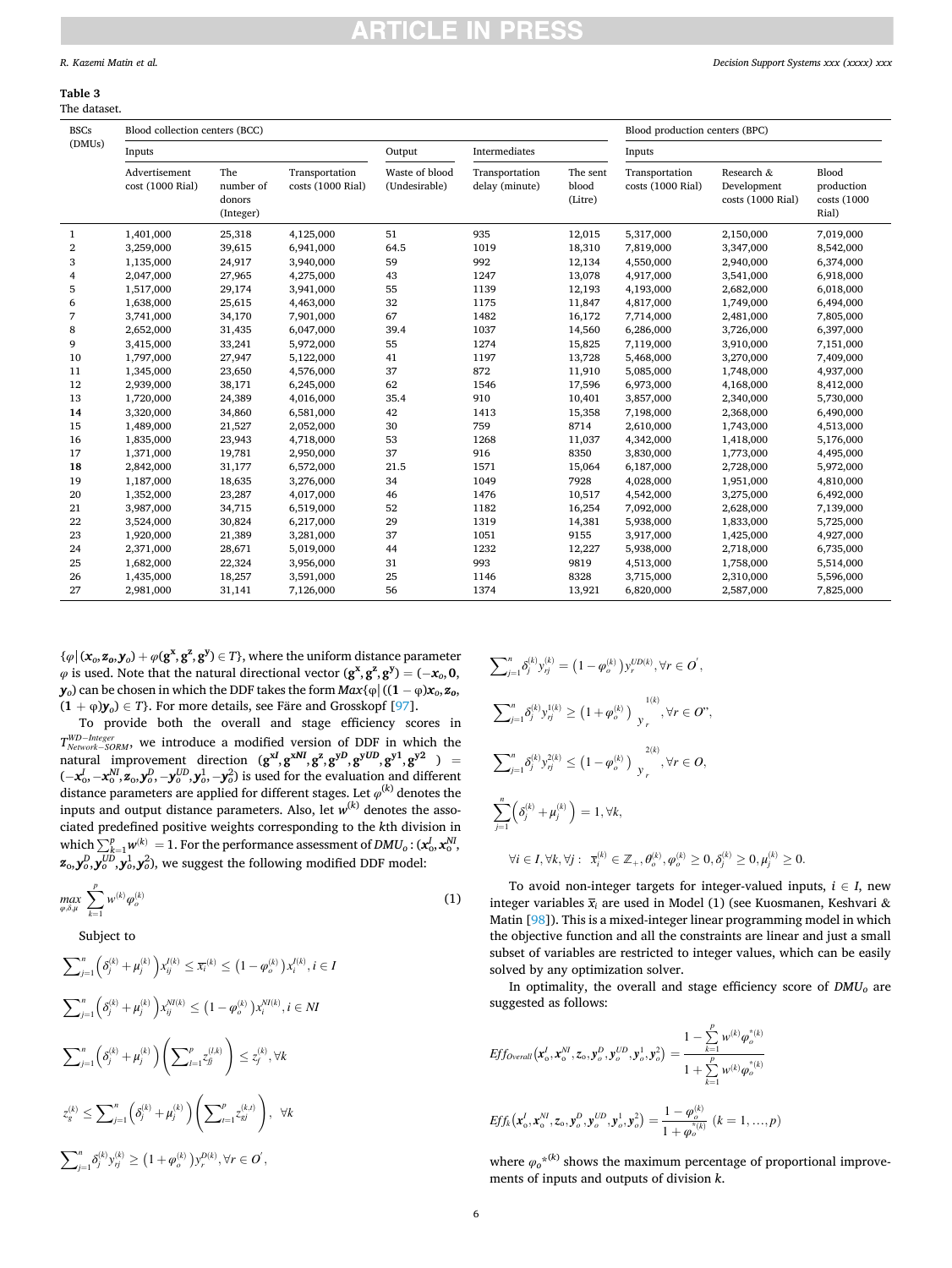| Blood production centers (BPC)        |                                    |                                 | Blood distribution centers (BDS) |                                                  |                                                                             |                                            |                                        |                                            |                                             |                            |
|---------------------------------------|------------------------------------|---------------------------------|----------------------------------|--------------------------------------------------|-----------------------------------------------------------------------------|--------------------------------------------|----------------------------------------|--------------------------------------------|---------------------------------------------|----------------------------|
| Inputs                                | Output                             | Intermediates                   |                                  | Inputs                                           |                                                                             |                                            |                                        | Outputs                                    |                                             |                            |
| Environmental<br>costs (1000<br>Rial) | Waste of<br>blood<br>(Undesirable) | The<br>sent<br>blood<br>(Litre) | Transportation<br>delay (minute) | Holding<br>cost of<br>product<br>(1000)<br>Rial) | Cost of<br>work<br>safety<br>and labor<br>health<br>cost<br>(1000)<br>Rial) | The<br>number of<br>personnel<br>(Integer) | Transportation<br>costs (1000<br>Rial) | Waste of blood<br>(Undesirable)<br>(Litre) | Received<br>blood by<br>patients<br>(Litre) | Profit<br>$(1000$ Rial $)$ |
| 1,158,000                             | 434                                | 11,375                          | 1316                             | 1,521,000                                        | 164,250                                                                     | 16                                         | 5,941,000                              | 357                                        | 10,918                                      | 11,930,000                 |
| 1,418,000                             | 421                                | 17,632                          | 1874                             | 2,335,000                                        | 301,980                                                                     | 25                                         | 8,146,000                              | 592                                        | 16,840                                      | 16,785,000                 |
| 1,053,000                             | 331                                | 11,510                          | 1512                             | 1,492,000                                        | 151,740                                                                     | 17                                         | 5,012,000                              | 336                                        | 11,074                                      | 13,172,000                 |
| 1,734,000                             | 457                                | 12,431                          | 1348                             | 845,700                                          | 193,200                                                                     | 19                                         | 4,573,000                              | 459                                        | 11,972                                      | 14,590,000                 |
| 1,390,000                             | 305                                | 11,715                          | 1119                             | 1,217,000                                        | 243,140                                                                     | 17                                         | 4,958,000                              | 527                                        | 11,188                                      | 6,170,000                  |
| 1,042,000                             | 491                                | 11,137                          | 1671                             | 2,249,000                                        | 257,590                                                                     | 21                                         | 5,617,000                              | 835                                        | 10,302                                      | $\Omega$                   |
| 915,200                               | 343                                | 15,679                          | 1354                             | 2,027,000                                        | 281,120                                                                     | 23                                         | 7,281,000                              | 565                                        | 15,114                                      | 9,148,000                  |
| 1,179,000                             | 285                                | 14,112                          | 1028                             | 1,847,000                                        | 267,970                                                                     | 20                                         | 7,190,000                              | 522                                        | 13,590                                      | 6,875,000                  |
| 1,068,000                             | 212                                | 15,490                          | 1313                             | 1,798,000                                        | 318,310                                                                     | 27                                         | 6,745,000                              | 479                                        | 15,011                                      | 11,380,000                 |
| 2,287,000                             | 367                                | 13,239                          | 1065                             | 1,624,000                                        | 143,590                                                                     | 19                                         | 6,010,000                              | 393                                        | 12,856                                      | 19,250,000                 |
| 937,000                               | 351                                | 11,405                          | 1591                             | 1,738,000                                        | 245,100                                                                     | 21                                         | 4,917,000                              | 583                                        | 10,822                                      | 9,957,000                  |
| 1,570,000                             | 293                                | 17,029                          | 1439                             | 2,014,000                                        | 349,780                                                                     | 24                                         | 6,245,000                              | 402                                        | 16,627                                      | 1,083,000                  |
| 892,000                               | 387                                | 9872                            | 995                              | 1,017,000                                        | 99,350                                                                      | 16                                         | 7,219,000                              | 279                                        | 9593                                        | 10,079,000                 |
| 1,308,000                             | 272                                | 14,913                          | 1125                             | 2,104,000                                        | 298,400                                                                     | 24                                         | 7,745,000                              | 547                                        | 14,366                                      | $-172,435$                 |
| 845,000                               | 249                                | 8315                            | 811                              | 1,248,000                                        | 75,300                                                                      | 11                                         | 2,916,000                              | 215                                        | 8100                                        | 7,820,000                  |
| 1,173,000                             | 305                                | 10,554                          | 1124                             | 1,387,000                                        | 101,072                                                                     | 18                                         | 5,012,000                              | 230                                        | 10,324                                      | 10,520,000                 |
| 1,280,000                             | 372                                | 7801                            | 943                              | 1,244,000                                        | 126,500                                                                     | 15                                         | 3,215,000                              | 192                                        | 7609                                        | 9,227,000                  |
| 1,193,000                             | 319                                | 14,546                          | 1431                             | 1,847,000                                        | 314,180                                                                     | 27                                         | 7193,000                               | 643                                        | 13,903                                      | $-356,455$                 |
| 1,257,000                             | 197                                | 7614                            | 737                              | 1,035,000                                        | 128,000                                                                     | 14                                         | 3,915,000                              | 206                                        | 7408                                        | 7,287,000                  |
| 1,625,000                             | 203                                | 10,148                          | 1095                             | 1,638,000                                        | 103,500                                                                     | 16                                         | 4,953,000                              | 185                                        | 9963                                        | 10,972,000                 |
| 1,935,000                             | 328                                | 15,709                          | 1321                             | 1,497,000                                        | 216,270                                                                     | 23                                         | 6,947,000                              | 313                                        | 15,396                                      | 11,510,000                 |
| 1,622,000                             | 251                                | 13,981                          | 1184                             | 1,273,000                                        | 158,210                                                                     | 19                                         | 7,074,000                              | 346                                        | 13,635                                      | 9,367,000                  |
| 1,238,000                             | 194                                | 8805                            | 783                              | 1,035,000                                        | 126,400                                                                     | 17                                         | 4,253,000                              | 241                                        | 8564                                        | 8,928,000                  |
| 1482,000                              | 275                                | 11,796                          | 1018                             | 1,416,000                                        | 172,100                                                                     | 21                                         | 6,219,000                              | 193                                        | 11,603                                      | 7,514,000                  |
| 1,729,000                             | 178                                | 9537                            | 1215                             | 1,158,000                                        | 153,350                                                                     | 19                                         | 5,401,000                              | 207                                        | 9330                                        | 10,717,000                 |
| 1,043,000                             | 214                                | 7965                            | 1074                             | 1,193,000                                        | 197,800                                                                     | 16                                         | 4,318,000                              | 154                                        | 7811                                        | 8,543,000                  |
| 1,539,000                             | 317                                | 13,489                          | 1397                             | 1247,000                                         | 141,230                                                                     | 21                                         | 6,652,000                              | 319                                        | 13,170                                      | 9,321,000                  |

**Theorem 1**. Model (1) is always feasible and bounded.

**Proof.** Let  $\varphi_o^{(k)} = 0$  (∀ $k$ ),  $\delta_o^{(k)} = 1$ ,  $\delta_j^{(k)} = 0$  (∀ $j \neq o$ ), and also  $\mu_j^{(k)} = 0$  (∀ $k$ ∀ *j*). Furthermore, let  $\overline{x_i}^{(k)} = x_{io}^{I(k)}(\forall i \in I)$ . It is easy to verify that these values satisfy all the constraints of Model (1). Therefore, the model is feasible. For the boundedness part, given the constraints of inputs, undesirable, and second part of negative outputs, we conclude that  $\varphi_o^{(k)}$   $\leq$ 1. From the constraints of the desirable outputs, based on  $\sum_{j=1}^{n} \delta_j^{(k)} \leq 1$ ,

we have  $0 \leq \varphi_0^{(k)} \leq \frac{\max\left\{y_{\tau j}^{D(k)}\right\}}{y^{D(k)}}$  $\frac{1}{y_{p_0}^{(k)}}$  – 1. A similar relation can be repeated for the first part of negative outputs. Thus, we have ∀ $k: 0 \leq \varphi_0^{(k)} \leq 1$ , which shows the objective value is bounded. ■

### **Theorem 2**. The following statements are true:

- i.  $0 < \text{Eff}_{\text{Overall}} \leq 1$  and  $0 < \text{Eff}_k \leq 1$  for all *k*.
- ii. *Eff<sub>Overall</sub>* = 1 if and only if  $Eff_k = 1$  for all *k*.
- iii. *Eff<sub>Overall</sub>and <i>Eff<sub>k</sub>*( $k = 1, ..., p$ ) are unit invariant.
- iv. *Eff<sub>Overall</sub>and <i>Eff<sub>k</sub>*( $k = 1, ..., p$ ) are monotonic in inputs and outputs.

**Proof:** 

i. From Theorem (1), we have  $\forall k : \varphi_0^{*(k)} \in [0,1]$ . First, we show that  $\forall k : \varphi_0^{*k} \neq 1$ . Otherwise, if for any  $k$ ,  $\varphi_0^{*k} = 1$ , then from the first constraint we have  $\sum_{j=1}^{n} (\delta_j^{(k)} + \mu_j^{(k)}) x_{ij}^{(k)} = 0$ , which based on at least one positive value in any *i* ∈ *I*, leads to  $\sum_{j=1}^{n} (\delta_j^{(k)})$  $\mu_f^{(k)}$ ) = 0, which is a contradiction. This leads to  $0 < Eff_k = 1$ 

- $\frac{1-\varphi_b^{*(k)}}{1+\varphi_b^{*(k)}}$  ≤ 1. To complete the proof, note that ∀*k* :  $w^{(k)} > 0$  and  $\overline{C}$ <sup>*p*</sup><sup>*o*</sup> *φ*<sub>0</sub>  $p_{k-1}$   $p_{k+1}^{(k)}$  = 1, so we have  $\sum_{k=1}^{p}$   $w^{(k)}$   $\left(1 - \varphi_0^{*(k)}\right)$  $\leq \sum_{k=1}^{p} w^{(k)} \left( 1 + \varphi_o^{*(k)} \right)$ . Therefore, 0 *<*  $\frac{\sum_{k=1}^{p} w^{(k)} (1 - \varphi_o^{*(k)})}{\sum_{k=1}^{p} w^{(k)} (1 + \varphi_o^{*(k)})} \leq 1$ . This shows that  $0 < \textit{Eff}_{\textit{Overall}} \leq 1.$
- ii. Note that  $Eff_{Overall}(x_0^I, x_0^M, z_0, y_0^D, y_0^{UD}, y_0^1, y_0^2) = 1$  leads to  $\forall k$  :  $\varphi_0^{k(k)} = 0$ , which shows no input and output improvements are possible in any stage. This is equal to  $\forall k : \mathit{Eff}_k(x^I_o, x^{NI}_o, \mathbf{z}_o, \mathbf{y}^D_o, \mathbf{y}^{UD}_o,$  $y_0^1, y_0^2$ ) = 1.
- iii. Note that all inputs, intermediates, and outputs' constraints are linear. Without any change in the optimal values of  $\varphi_0^{(k)}$ , any change in units of measurement affects both sides of constraints in Model (1). Therefore, both  $Eff_{\text{Overall}}$  and  $Eff_k$  are unit invariant.
- iv. It is enough to show that  $Eff_k(k = 1, ..., p)$  are monotonic in inputs and outputs. Then, based on the assumption  $\forall k : w^{(k)} > 0$  and  $\sum_{k=1}^{p} w^{(k)} = 1$ , monotonicity of *Effoverall* achieves immediately. To do so, we first consider the case that only one input of  $DMU<sub>o</sub>$  is changed by a positive *a* in any division *k*; i.e.  $i \in I \cup NI$  :  $x_{io}^{I(k)^{new}} = x_{io}^{I}$  $(k)$  + *a*. We show that, at optimality,  $Eff_k^{new} \leq Eff_k^{old}$ . For  $i \in I$ , we have  $a \in \mathbb{Z}_+$ . By putting this value on the *i*th input constraint, we get

$$
\sum_{j=1}^{n} \left( \delta_j^{(k)} + \mu_j^{(k)} \right) \left( x_{ij}^{I(k)} + a \right) \le \overline{x_i}^{(k)} \le \left( 1 - \varphi_o^{(k)} \right) \left( x_{io}^{I(k)} + a \right)
$$
  
Since  $\sum_{j=1}^{n} \left( \delta_j^{(k)} + \mu_j^{(k)} \right) = 1$ , we have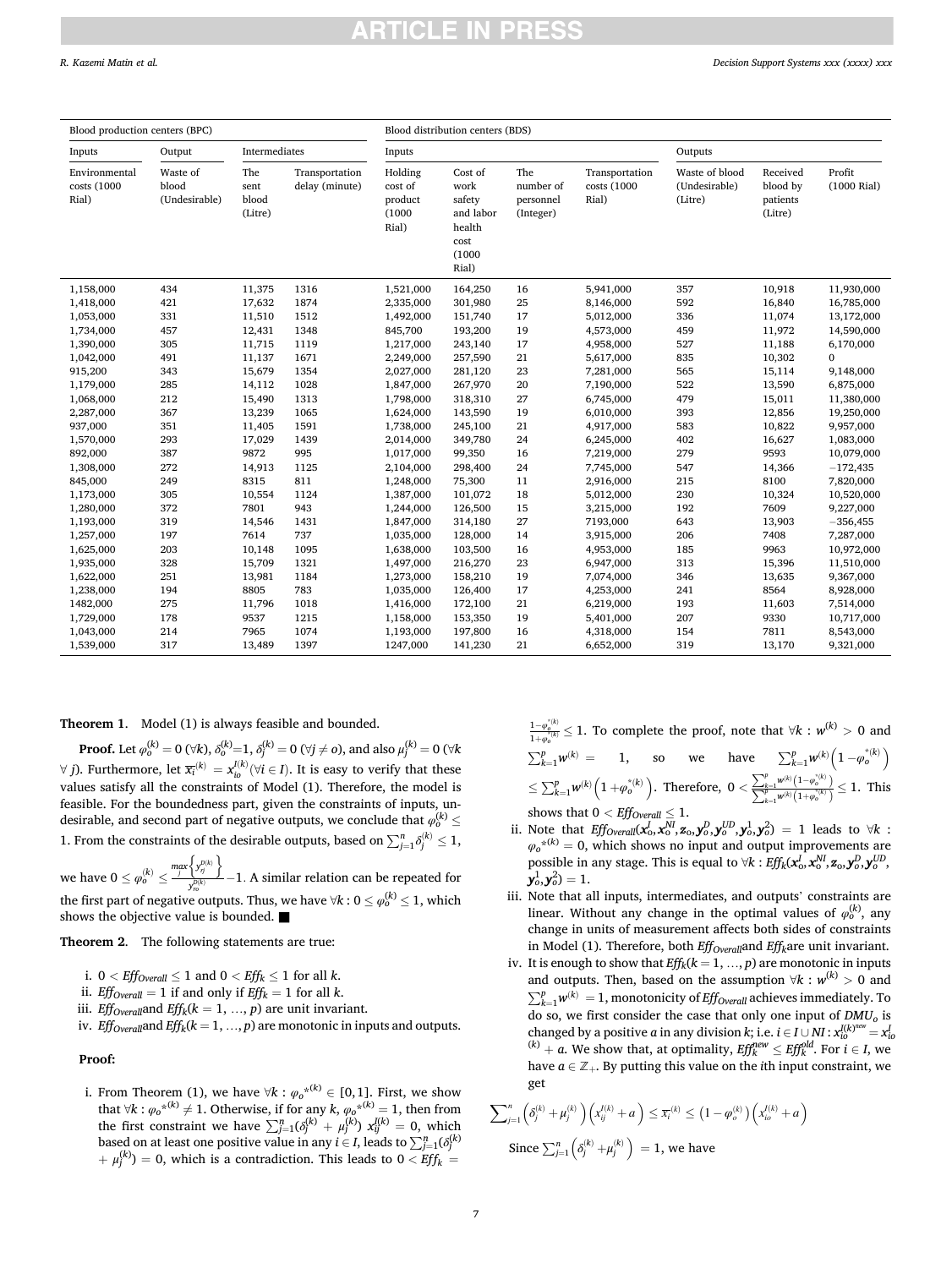### <span id="page-7-0"></span>*R. Kazemi Matin et al.*

### **Table 4**

The sustainability and resilience of BSCs.

| <b>BSCs</b> | Overall and stage sustainability and resilience |                   |                   |           |              |           |           |                                 | Integer input targets           |  |
|-------------|-------------------------------------------------|-------------------|-------------------|-----------|--------------|-----------|-----------|---------------------------------|---------------------------------|--|
|             | $\varphi^{(1)}_o$                               | $\varphi_o^{(2)}$ | $\varphi_o^{(3)}$ | Overall   | Stage 1      | Stage 2   | Stage 3   | $\widehat{\mathbf{x}}_2^{l(1)}$ | $\widehat{\mathbf{x}}_3^{I(3)}$ |  |
| -1          | 0.02824078                                      | $\Omega$          | $\Omega$          | 0.9813484 | 0.9450697    | 1         |           | 24,603                          | 16                              |  |
| 2           | 0                                               | 0                 | $\Omega$          |           |              |           |           | 39,615                          | 25                              |  |
| 3           | O                                               |                   | 0.005296280       | 0.9964754 |              |           | 0.9894632 | 24,917                          | 16                              |  |
|             |                                                 |                   | $\Omega$          |           |              |           |           | 27,965                          | 19                              |  |
| 5           | ∩                                               |                   | $\Omega$          |           |              |           |           | 29,174                          | 17                              |  |
| 6           | 0.03517416                                      |                   |                   | 0.9768223 | 0.9320421    |           |           | 24,714                          | 21                              |  |
| 7           | $\Omega$                                        | $\Omega$          | $\Omega$          |           |              |           |           | 34,170                          | 23                              |  |
| 8           | 0.04555432                                      | $\Omega$          | $\Omega$          | 0.9700847 | 0.9128609    |           |           | 30,003                          | 20                              |  |
| 9           | 0                                               | 0                 | $\Omega$          |           |              |           |           | 33,241                          | 27                              |  |
| 10          | O                                               |                   | $\Omega$          |           |              |           |           | 27,947                          | 19                              |  |
| 11          |                                                 |                   | $\Omega$          |           |              |           |           | 23,650                          | 21                              |  |
| 12          | ∩                                               |                   | $\Omega$          |           |              |           |           | 38,171                          | 24                              |  |
| 13          | 0.09323876                                      |                   | $\Omega$          | 0.9397145 | 0.8294265    |           |           | 22,115                          | 16                              |  |
| 14          | 0.07971888                                      | $\Omega$          | $\Omega$          | 0.9482298 | 0.8523340    |           |           | 32,081                          | 24                              |  |
| 15          | $\Omega$                                        |                   | $\Omega$          |           |              |           |           | 21,527                          | 11                              |  |
| 16          | 0                                               |                   | $\Omega$          |           |              |           |           | 23,943                          | 18                              |  |
| 17          | 0                                               |                   | $\Omega$          |           |              |           |           | 19,781                          | 15                              |  |
| 18          |                                                 |                   | $\Omega$          |           |              |           |           | 31,177                          | 27                              |  |
| 19          | O                                               |                   | 0                 |           |              |           |           | 18,635                          | 14                              |  |
| 20          | O                                               | 0.1005226         | $\Omega$          | 0.9351576 | $\mathbf{1}$ | 0.8173184 |           | 23,287                          | 16                              |  |
| 21          | 0.1056575                                       | 0.01175043        | $\mathbf{0}$      | 0.9246759 | 0.8088784    | 0.9767721 |           | 31,047                          | 23                              |  |
| 22          | 0.1748962                                       | $\mathbf{0}$      | $\mathbf{0}$      | 0.8898256 | 0.7022781    | 1         |           | 25,433                          | 19                              |  |
| 23          | 0.07677900                                      | $\Omega$          | $\Omega$          | 0.9500913 | 0.8573913    |           |           | 19,746                          | 17                              |  |
| 24          | 0.1739641                                       | 0.2125386         | $\Omega$          | 0.7717393 | 0.7036295    | 0.6494320 |           | 23,683                          | 21                              |  |
| 25          | 0.1751959                                       | $\Omega$          | $\Omega$          | 0.8896472 | 0.7018439    |           |           | 18,412                          | 19                              |  |
| 26          | 0.02747283                                      | 0                 | $\Omega$          | 0.9818510 | 0.9465235    |           |           | 17,755                          | 16                              |  |
| 27          | 0.2242703                                       |                   | $\Omega$          | 0.8608862 | 0.6336262    |           |           | 24,157                          | 21                              |  |





$$
\sum_{j=1}^{n} \left( \delta_j^{(k)} + \mu_j^{(k)} \right) x_{ij}^{l(k)} \le \overline{x_i}^{(k)} - a \le x_{io}^{l(k)} - \varphi_o^{(k)} \left( x_{io}^{l(k)} + a \right)
$$
\nTherefore,  
\n
$$
\sum_{j=1}^{n} \left( \delta_j^{(k)} + \mu_j^{(k)} \right) x_{ij}^{l(k)} \le \overline{x_i}^{(k)} - a \le \left( 1 - \varphi_o^{(k)} \right)
$$
\n
$$
\left( 1 + \frac{a}{x_{io}^{l(k)}} \right) x_{io}^{l(k)}.
$$
\nThis shows that  $\varphi_o^{l(k)} = \varphi_o^{(k)} \left( 1 + \frac{a}{x_{io}^{l(k)}} \right)$  is a feasible distance parameter for evaluating the *i*th input of the second observation; i.  
\ne. after changing  $x_{io}^{l(k)}$  to  $x_{io}^{l(k)} + a$  in which we have  $\varphi_o^{l(k)} > \varphi_o^{l(k)}$ . Thus, if  
\n $\varphi_o^{l(k)} \in \left[ \varphi_o^{*(k)}, \varphi_o^{*(k)} \left( 1 + \frac{a}{x_{io}^{l(k)}} \right) \right]$  and subject to feasibility of this distance

 $\overline{\phantom{a}}$ 

 $\mathbf{r}$ 

 $\overline{\phantom{a}}$ 

 $\mathbf{r}$ 

parameter for other inputs/outputs of *DMUo*, this immediately shows that  $\frac{1-\varphi_o^{(k)}}{1+\varphi_o^{(k)}}\leq \frac{1-\varphi_o^{(k)}}{1+\varphi_o^{(k)}}$  and at optimality, we can state  $\mathit{Eff}_k^{\textit{new}}\leq \mathit{Eff}_k^{\textit{old}}.$  In case of changes in any other input/output components, similar proof can be provided.

These properties are the four basic properties of an efficiency score. The first two properties imply that the new proposed overall and stage efficiency scores are bounded by 0 and 1, reaching the efficient states if and only if  $\forall k : \varphi_0^{*k} = 0$ . This means that, in no stage, no improvement in the input/output vector of the DMU under evaluation is possible. Property (iii) guarantees that the values of *Eff<sub>Overall</sub>and Eff<sub>k</sub>are*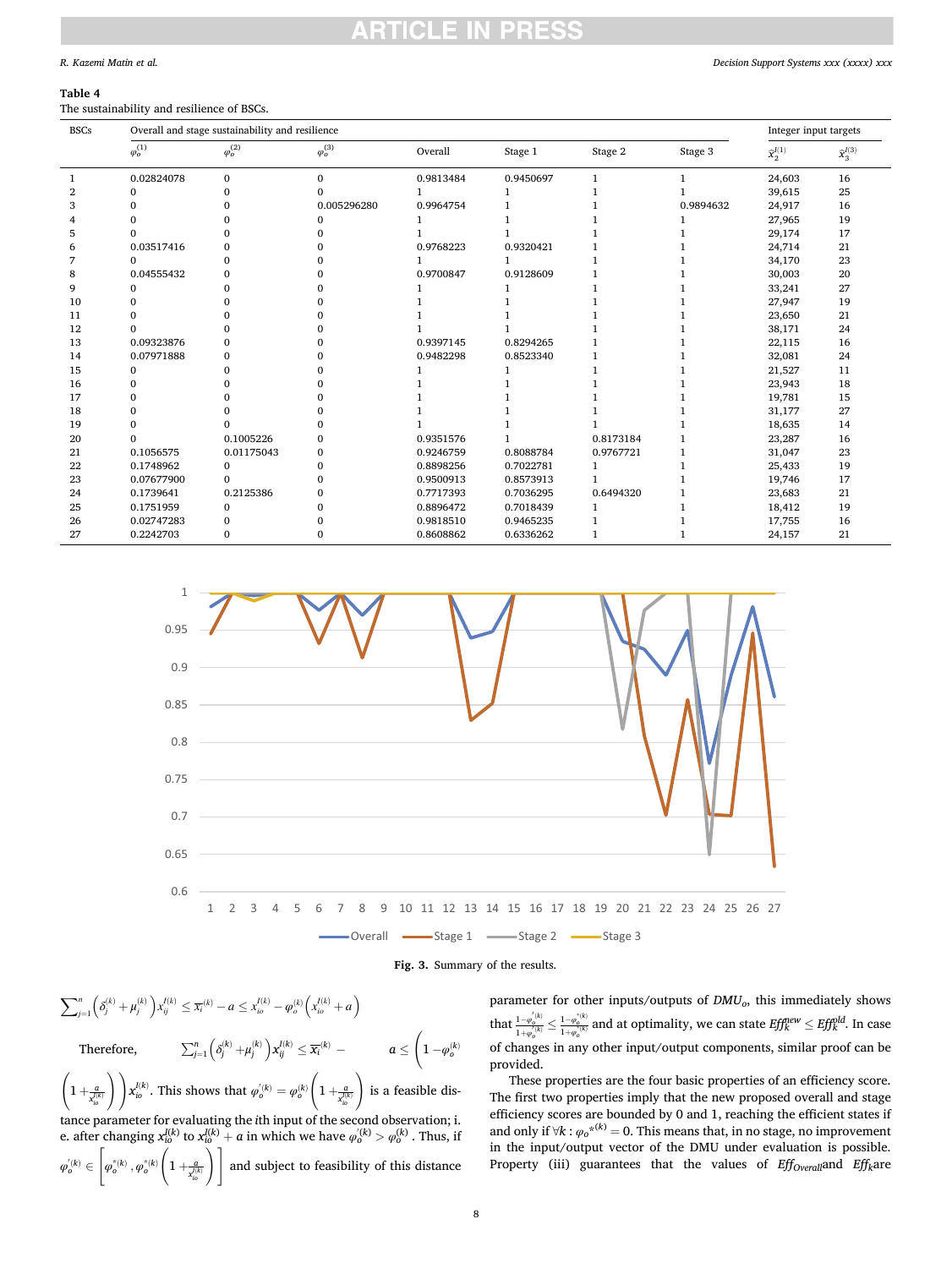### *R. Kazemi Matin et al.*

independent of the unit of measurement of inputs, intermediates, and outputs. Property (iv) states that the introduced overall and stage measures are monotonic decreasing (increasing) functions in terms of inputs (outputs).

Based on the optimal value of model (1), the feasible vector  $\overline{a}$  $\widehat{x}_o^I,\widehat{x}_o^{NI},z_o,\widehat{y}_o^{U\!D},\widehat{y}_o^{UD},y_o^N=\widehat{y}_o^1-\widehat{y}_o^2\ \Big)$  is introduced as the target point for the DMU under evaluation:

$$
\widehat{x}_i^{l(k)} = \overline{x}_i^{*(k)} \text{ for } i \in I, k = 1, ..., p
$$
\n
$$
\widehat{x}_i^{N(lk)} = \left(1 - \varphi_o^{*(k)}\right) x_i^{N(lk)} \text{ for } i \in NI, k = 1, ..., p
$$
\n
$$
\widehat{y}_r^{D(k)} = \left(1 + \varphi_o^{*(k)}\right) y_r^{D(k)} \text{ for } r \in O', k = 1, ..., p
$$
\n
$$
\widehat{y}_r^{U D(k)} = \left(1 - \varphi_o^{*(k)}\right) y_r^{U D(k)} \text{ for } r \in O', k = 1, ..., p
$$
\n
$$
\widehat{y}_3^{N(3)} = \left(1 + \varphi_o^{*(k)}\right) y_r^{N} - \left(1 - \varphi_o^{*(k)}\right) y_r^{2(k)} = y_r + \varphi_o^{*(k)}
$$
\n
$$
\widehat{y}_3^{N(3)} = \left(1 + \varphi_o^{*(k)}\right) y_r^{N} - \left(1 - \varphi_o^{*(k)}\right) y_r = y_r + \varphi_o^{*(k)}
$$
\n
$$
\underbrace{\left(\frac{1}{y_r}\right)^{N(k)}}_{\substack{N(k) \\ N(r)}} \text{ for } r \in O'', k = 1, ..., p
$$

Note that the obtained target vector shows a strict improvement in the inputs, desirable, undesirable, and negative parts of the outputs of the DMU under evaluation.

### **4. Case study**

To demonstrate the usefulness and validity of the proposed model, a case study is presented. Here, the proposed NDEA model is applied to measure the sustainability and resilience of BSCs. Iran Blood Transfusion Organization (IBTO) was founded in 1970. Iran with more than 200 blood transfusion centers is one of the most active countries in blood products in the Middle East. The BSC (DMU) of our case study consists of three stages; BCCs (stage 1), BPCs (stage 2), and BDCs (stage 3). [Fig. 2](#page-3-0)  shows the BSC of IBTO.

Through meetings with managers and experts of IBTO, we identified the indicators to assess the performance of sustainability and resilience of BSCs. The inputs of stage 1 are advertisement cost  $x_1^{(1)}$ , the number of donors  $x_2^{I(1)}$ , and transportation costs  $x_3^{(1)}$ . The output of stage 1 is waste of blood  $y_1^{UD(1)}$ . Transportation delay  $z_1^{(1,2)}$  and the sent blood  $z_2^{(1,2)}$  are the intermediate measures between stage 1 and stage 2. The inputs of stage 2 are transportation costs  $x_1^{(2)}$ , research and development costs  $x_2^{(2)}$ , blood production costs  $x_3^{(2)}$ , and environmental costs  $x_4^{(2)}$ . The output of stage 2 is the waste of blood  $y_1^{UD(2)}$ . The sent blood  $z_1^{(2,3)}$  and transportation delay  $z_{2}^{(2,3)}$  are the intermediate measures between stage 2 and stage 3. The external inputs of stage 3 are the holding cost of the product  $x_1^{(3)}$ , the cost of work safety and labor health  $x_2^{(3)}$ , the number of personnel  $x_3^{[3]}$ , and transportation costs  $x_4^{(3)}$ . The outputs are waste of blood  $y_1^{UD(3)}$ , received blood from patients  $y_2^{(3)}$ , and profit  $y_3^{N(3)}$ . Table 1 summarizes the information related to the inputs, outputs, and intermediate measures. [Table 2](#page-4-0) presents some explanations about the used factors in the case study. [Table 3](#page-5-0) provides the dataset of 27 BSCs across Iran. The dataset is related to July 2020 to November 2020, which is obtained by analyzing the documents and archives of IBTO.

The customized version of Model (1) for the case study is as follows:

$$
\begin{aligned} & \max_{\varphi,\delta,\mu} \; \sum_{k=1}^3 w^{(k)} \varphi^{(k)}_o \\ & \text{s.t.} \; \; \textstyle{\sum_{j=1}^{27}} \Big( \delta_j^{(1)} + \mu_j^{(1)} \Big) \mathbf{x}_{ij}^{(1)} \leq \big( 1 - \varphi_o^{(1)} \big) \mathbf{x}_{io}^{(1)}, \; i=1, \; 3 \\ & \sum_{j=1}^{27} \Big( \delta_j^{(1)} + \mu_j^{(1)} \Big) x_{1j}^{\prime(1)} \leq \overline{\mathbf{x}_2}^{(1)} \leq \big( 1 - \varphi_o^{(1)} \big) x_2^{\prime(1)}, \end{aligned}
$$

$$
\sum_{j=1}^{27} \left( \delta_j^{(2)} + \mu_j^{(2)} \right) x_{ij}^{(2)} \leq (1 - \varphi_o^{(2)}) x_{io}^{(2)}, \quad i = 1, 2, 3, 4,
$$
  
\n
$$
\sum_{j=1}^{27} \left( \delta_j^{(3)} + \mu_j^{(3)} \right) x_{ij}^{(3)} \leq (1 - \varphi_o^{(3)}) x_{io}^{(3)}, \quad i = 1, 2, 4,
$$
  
\n
$$
\sum_{j=1}^{27} \left( \delta_j^{(3)} + \mu_j^{(3)} \right) x_{ij}^{(1)} \leq \overline{x}_3^{(3)} \leq (1 - \varphi_o^{(3)}) x_3^{(3)},
$$
  
\n
$$
\sum_{j=1}^{27} \left( \delta_j^{(1)} + \mu_j^{(1)} \right) z_{ij}^{(1,2)} \geq z_{io}^{(1,2)}, \quad i = 1, 2,
$$
  
\n
$$
z_{io}^{(1,2)} \geq \sum_{j=1}^{27} \left( \delta_j^{(2)} + \mu_j^{(2)} \right) z_{ij}^{(1,2)} = 1, 2,
$$
  
\n
$$
\sum_{j=1}^{27} \left( \delta_j^{(2)} + \mu_j^{(2)} \right) z_{ij}^{(2,3)} \geq z_{io}^{(2,3)}, \quad i = 1, 2,
$$
  
\n
$$
z_{io}^{(2,3)} \geq \sum_{j=1}^{27} \left( \delta_j^{(3)} + \mu_j^{(3)} \right) z_{ij}^{(2,3)}, \quad i = 1, 2,
$$
  
\n
$$
\sum_{j=1}^{27} \delta_j^{(1)} y_{ij}^{UD(1)} = (1 - \varphi_o^{(1)}), y_{io}^{UD(1)}
$$
  
\n
$$
\sum_{j=1}^{27} \delta_j^{(2)} y_{ij}^{UD(2)} = (1 - \varphi_o^{(2)}), y_{io}^{UD(2)}
$$
  
\n
$$
\sum_{j=1}^{27} \delta_j^{(3)} y_{ij}^{(3)} \geq (1 + \varphi_o^{(3)}) y_{3o}^{(3)}
$$
  
\n
$$
\sum_{j=1}^{27} \delta_j^{(3)} y_{ij}^{(3)}
$$

### **5. Results and discussions**

To analyze the dataset, Lingo 18.0 software is used. [Table 4](#page-7-0) shows that 13 out of 27 BSCs are overall sustainable and resilient with a score of 1. The overall sustainable and resilient BSCs have sustainable and resilient stages as well. Note that there is at least one sustainable and resilient BSC in each stage. BSC #24 has the lowest overall sustainability and resilience. As is shown in [Table 4](#page-7-0), 15 BSCs are unsustainable and not resilient in stage 1. Also, there are 3 unsustainable and not resilient BSCs in stage 2 and only one BSC is unsustainable and not resilient in stage 3. The targets for integer-valued inputs are reported in the last two columns of [Table 4.](#page-7-0) As is seen, 13 out of 27 BSCs get different sustainability and resilience scores when integer assumption is taken into account. This indicates that the integer assumption plays important role in evaluating the BSCs.

[Fig. 3](#page-7-0) shows the results. As is seen, in stage 3, all the BSCs (except for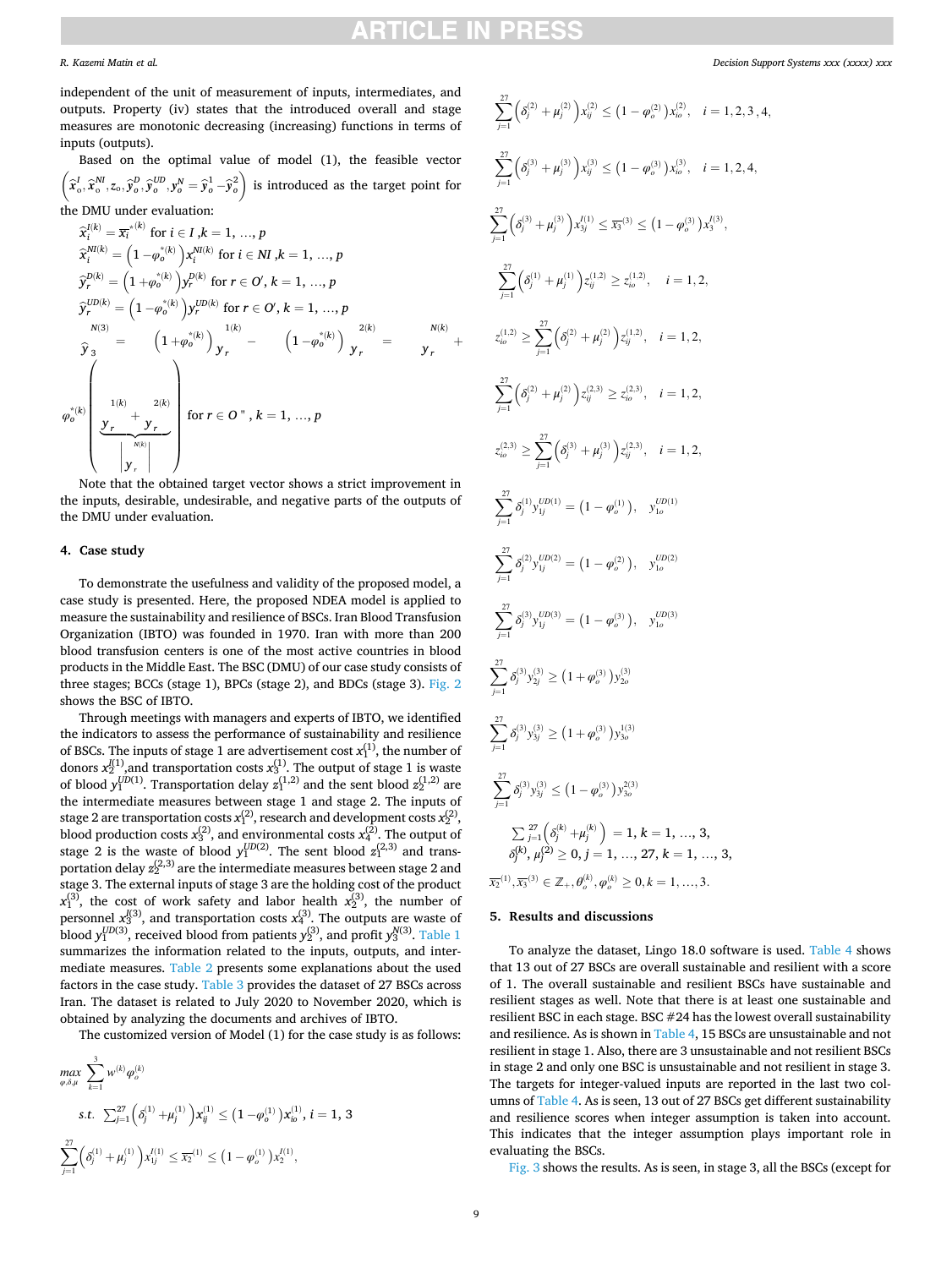### <span id="page-9-0"></span>*R. Kazemi Matin et al.*

*Decision Support Systems xxx (xxxx) xxx*

BSC #3) are relatively sustainable and resilient. However, in stages 1 and 2 there are many relatively unsustainable and not resilient BSCs. As is seen, whenever the overall sustainability and resilience of BSCs relatively become 1, all the stages are also relatively sustainable and resilient. Note that in the real world there is no 100% sustainable and resilient BSC. Since DEA compares DMUs relatively, a couple of BSCs are determined relatively sustainable and resilient.

### *5.1. Managerial implications*

BSCs are vital in every healthcare system [3]. To address emergencies, a sustainable and resilient BSC is important [2]. Blood shortage leads to people's death [8]. Since the proposed approach measures the resilience and sustainability aspects of BSCs, it can help managers and decision-makers to mitigate pressures from beneficiaries such as patients and media. Furthermore, the proposed approach not only can calculate the sustainability and resilience of each stage of BSC but also can measure the overall sustainability and resilience of BSCs. This, in turn, helps decision-makers to have a better insight into the performance of BSCs. In addition, the proposed approach considers different types of data.

### **6. Conclusions and future researches**

The supply and demand for blood and its sub-products are essential for humankind. Blood is a perishable commodity and its shortage particularly in unexpected situations such as natural and man-made disasters may lead to human death. Furthermore, human blood and its sub-products are a scarce and valuable resource that is produced only by human beings. Therefore, measuring the sustainability and resilience of BSCs is of great importance in any healthcare [\[109,110,](#page-11-0)[41\]](#page-10-0).

Given the importance of blood in saving people's lives, for the first time, we proposed a novel NDEA model for evaluating and analyzing the sustainability and resilience of BSCs. The BSCs, in this study, consist of three stages, including BCCs, BPCs, and BDCs. Furthermore, we developed a new DDF based measure to evaluate both overall and stage scores. Also, for the first time, we modeled integer data, negative data, positive data, zero data, and undesirable outputs in the network structure.

One of the limitations of our model is that it cannot take into account stochastic data. However, in the real world, there might be stochastic data. Also, our proposed model assesses DMUs in a static setting and cannot deal with DMUs in dynamic settings. Some future research directions can be derived based on the developed method. In this paper, we proposed an NDEA model in the existence of undesirable outputs, integer, negative, zero, and positive data. Proposing an NDEA model to address stochastic data can be an interesting topic for future researchers. Also, developing a dynamic NDEA model to evaluate BSCs in several periods can be another future research avenue.

### **Acknowledgments**

The authors would like to appreciate three anonymous Reviewers for their constructive comments.

### **References**

- [1] [K. Pfaff, Assessing the risk of pre-existing grievances in non-democracies: the](http://refhub.elsevier.com/S0167-9236(21)00139-1/rf0355)  [conditional effect of natural disasters on repression, Int. J. Disaster Risk](http://refhub.elsevier.com/S0167-9236(21)00139-1/rf0355) [Reduction 42 \(2020\) 101337](http://refhub.elsevier.com/S0167-9236(21)00139-1/rf0355).
- [2] A. Diabat, A. Jabbarzadeh, A. Khosrojerdi, A perishable product supply chain [network design problem with reliability and disruption considerations, Int. J.](http://refhub.elsevier.com/S0167-9236(21)00139-1/rf0100) [Prod. Econ. 212 \(2019\) 125](http://refhub.elsevier.com/S0167-9236(21)00139-1/rf0100)–138.
- [3] [R. Ramezanian, Z. Behboodi, Blood supply chain network design under](http://refhub.elsevier.com/S0167-9236(21)00139-1/rf0375)  [uncertainties in supply and demand considering social aspects, Transp. Res. Part](http://refhub.elsevier.com/S0167-9236(21)00139-1/rf0375)  [E 104 \(2017\) 69](http://refhub.elsevier.com/S0167-9236(21)00139-1/rf0375)–82.
- [4] [M.R.G. Samani, S.-M. Hosseini-Motlagh, S.F. Ghannadpour, A multilateral](http://refhub.elsevier.com/S0167-9236(21)00139-1/rf0400) [perspective towards blood network design in an uncertain environment:](http://refhub.elsevier.com/S0167-9236(21)00139-1/rf0400) [methodology and implementation, Comput. Ind. Eng. 130 \(2019\) 450](http://refhub.elsevier.com/S0167-9236(21)00139-1/rf0400)–471.
- [5] [B. Zahiri, M.S. Pishvaee, Blood supply chain network design considering blood](http://refhub.elsevier.com/S0167-9236(21)00139-1/rf0480) [group compatibility under uncertainty, Int. J. Prod. Res. 55 \(7\) \(2017\)](http://refhub.elsevier.com/S0167-9236(21)00139-1/rf0480) 2013–[2033](http://refhub.elsevier.com/S0167-9236(21)00139-1/rf0480).
- [6] [S.-M. Hosseini-Motlagh, M.R.G. Samani, S. Cheraghi, Robust and stable flexible](http://refhub.elsevier.com/S0167-9236(21)00139-1/rf0195)  [blood supply chain network design under motivational initiatives, Socio Econ.](http://refhub.elsevier.com/S0167-9236(21)00139-1/rf0195)  [Plan. Sci. 70 \(2020\) 100725](http://refhub.elsevier.com/S0167-9236(21)00139-1/rf0195).
- [7] [A. Haeri, S.M. Hosseini-Motlagh, M.R. Ghatreh Samani, M. Rezaei, A mixed](http://refhub.elsevier.com/S0167-9236(21)00139-1/rf0160)  [resilient-efficient approach toward blood supply chain network design, Int. Trans.](http://refhub.elsevier.com/S0167-9236(21)00139-1/rf0160)  [Oper. Res. 27 \(4\) \(2020\) 1962](http://refhub.elsevier.com/S0167-9236(21)00139-1/rf0160)–2001.
- [8] [N.M. Clay, B. Abbasi, A. Eberhard, J. Hearne, On the volatility of blood](http://refhub.elsevier.com/S0167-9236(21)00139-1/rf0075)  [inventories, Int. Trans. Oper. Res. 25 \(1\) \(2018\) 215](http://refhub.elsevier.com/S0167-9236(21)00139-1/rf0075)–242.
- [9] [H. Heidari-Fathian, S.H.R. Pasandideh, Green-blood supply chain network](http://refhub.elsevier.com/S0167-9236(21)00139-1/rf0185)  [design: robust optimization, bounded objective function](http://refhub.elsevier.com/S0167-9236(21)00139-1/rf0185) & Lagrangian relaxation, [Comput. Ind. Eng. 122 \(2018\) 95](http://refhub.elsevier.com/S0167-9236(21)00139-1/rf0185)–105.
- [10] D. Das, The impact of sustainable supply chain management practices on firm [performance: lessons from Indian organizations, J. Clean. Prod. 203 \(2018\)](http://refhub.elsevier.com/S0167-9236(21)00139-1/rf0085) 179–[196.](http://refhub.elsevier.com/S0167-9236(21)00139-1/rf0085)
- [11] [S. Bhattacharjee, J. Cruz, Economic sustainability of closed loop supply chains: a](http://refhub.elsevier.com/S0167-9236(21)00139-1/rf0045)  holistic model for decision and policy analysis, Decis. Support. Syst. 77 (2015) 67–[86.](http://refhub.elsevier.com/S0167-9236(21)00139-1/rf0045)
- [12] [H. Reefke, D. Sundaram, Sustainable supply chain management: decision models](http://refhub.elsevier.com/S0167-9236(21)00139-1/rf0390)  [for transformation and maturity, Decis. Support. Syst. 113 \(2018\) 56](http://refhub.elsevier.com/S0167-9236(21)00139-1/rf0390)–72.
- [13] [G. van Capelleveen, J. van Wieren, C. Amrit, D.M. Yazan, H. Zijm, Exploring](http://refhub.elsevier.com/S0167-9236(21)00139-1/rf0465)  [recommendations for circular supply chain management through interactive](http://refhub.elsevier.com/S0167-9236(21)00139-1/rf0465)  [visualisation, Decis. Support. Syst. \(2020\) 113431.](http://refhub.elsevier.com/S0167-9236(21)00139-1/rf0465)
- [14] [S.J. Stanworth, H.V. New, T.O. Apelseth, S. Brunskill, R. Cardigan, C. Doree,](http://refhub.elsevier.com/S0167-9236(21)00139-1/rf0430) [M. Germain, M. Goldman, E. Massey, D. Prati, N. Shehata, Effects of the COVID-](http://refhub.elsevier.com/S0167-9236(21)00139-1/rf0430)[19 pandemic on supply and use of blood for transfusion, Lancet Haematol. 7 \(10\)](http://refhub.elsevier.com/S0167-9236(21)00139-1/rf0430)  [\(2020\) 756](http://refhub.elsevier.com/S0167-9236(21)00139-1/rf0430)–764.
- [15] [M. Raturi, A. Kusum, The blood supply management amid the COVID-19](http://refhub.elsevier.com/S0167-9236(21)00139-1/rf0385)  [outbreak, Transfus. Clin. Biol. 27 \(3\) \(2020\) 147](http://refhub.elsevier.com/S0167-9236(21)00139-1/rf0385)–151.
- [16] [Z. Hosseinifard, B. Abbasi, The inventory centralization impacts on sustainability](http://refhub.elsevier.com/S0167-9236(21)00139-1/rf0210)  [of the blood supply chain, Comput. Oper. Res. 89 \(2018\) 206](http://refhub.elsevier.com/S0167-9236(21)00139-1/rf0210)–212.
- [17] [B. Fahimnia, A. Jabbarzadeh, A. Ghavamifar, M. Bell, Supply chain design for](http://refhub.elsevier.com/S0167-9236(21)00139-1/rf0130)  [efficient and effective blood supply in disasters, Int. J. Prod. Econ. 183 \(2017\)](http://refhub.elsevier.com/S0167-9236(21)00139-1/rf0130) 700–[709.](http://refhub.elsevier.com/S0167-9236(21)00139-1/rf0130)
- [18] [B. Hamdan, A. Diabat, Robust design of blood supply chains under risk of](http://refhub.elsevier.com/S0167-9236(21)00139-1/rf0180) [disruptions using Lagrangian relaxation, Transp. Res. Part E 134 \(2020\) 101764.](http://refhub.elsevier.com/S0167-9236(21)00139-1/rf0180)
- [19] [Y. Zhou, T. Zou, C. Liu, H. Yu, L. Chen, J. Su, Blood supply chain operation](http://refhub.elsevier.com/S0167-9236(21)00139-1/rf0490)  [considering lifetime and transshipment under uncertain environment, Appl. Soft](http://refhub.elsevier.com/S0167-9236(21)00139-1/rf0490)  [Comput. 106 \(2021\) 107364.](http://refhub.elsevier.com/S0167-9236(21)00139-1/rf0490)
- [20] G. Behzadi, M.J. O'[Sullivan, T.L. Olsen, On metrics for supply chain resilience,](http://refhub.elsevier.com/S0167-9236(21)00139-1/rf0035) [Eur. J. Oper. Res. 287 \(1\) \(2020\) 145](http://refhub.elsevier.com/S0167-9236(21)00139-1/rf0035)–158.
- [21] [C.W. Zobel, C.A. MacKenzie, M. Baghersad, Y. Li, Establishing a frame of](http://refhub.elsevier.com/S0167-9236(21)00139-1/rf0495) [reference for measuring disaster resilience, Decis. Support. Syst. \(2020\) 113406.](http://refhub.elsevier.com/S0167-9236(21)00139-1/rf0495)
- [22] [F.R. Lima-Junior, L.C.R. Carpinetti, An adaptive network-based fuzzy inference](http://refhub.elsevier.com/S0167-9236(21)00139-1/rf0310)  [system to supply chain performance evaluation based on SCOR metrics, Comput.](http://refhub.elsevier.com/S0167-9236(21)00139-1/rf0310)  [Ind. Eng. 139 \(2020\) 106191.](http://refhub.elsevier.com/S0167-9236(21)00139-1/rf0310)
- [23] [M. Azadi, M. Jafarian, R.F. Saen, S.M. Mirhedayatian, A new fuzzy DEA model for](http://refhub.elsevier.com/S0167-9236(21)00139-1/rf0025)  [evaluation of efficiency and effectiveness of suppliers in sustainable supply chain](http://refhub.elsevier.com/S0167-9236(21)00139-1/rf0025)  [management context, Comput. Oper. Res. 54 \(2015\) 274](http://refhub.elsevier.com/S0167-9236(21)00139-1/rf0025)–285.
- [24] [Y. Shao, G. Bi, F. Yang, Q. Xia, Resource allocation for branch network system](http://refhub.elsevier.com/S0167-9236(21)00139-1/optItek8S2jIE)  [with considering heterogeneity based on DEA method. Cent, Europ. J. Operat.](http://refhub.elsevier.com/S0167-9236(21)00139-1/optItek8S2jIE)  [Res. 26 \(4\) \(2018\) 1005](http://refhub.elsevier.com/S0167-9236(21)00139-1/optItek8S2jIE)–1025.
- [25] [M. Izadikhah, E. Azadi, M. Azadi, R.F. Saen, M. Toloo, Developing a new chance](http://refhub.elsevier.com/S0167-9236(21)00139-1/rf0215)  [constrained NDEA model to measure performance of sustainable supply chains,](http://refhub.elsevier.com/S0167-9236(21)00139-1/rf0215)  [Ann. Oper. Res. \(2020\) 1](http://refhub.elsevier.com/S0167-9236(21)00139-1/rf0215)–29.
- [26] H. Lowalekar, N. Ravichandran, Model for blood collections management [Transfusion 50 \(12pt2\) \(2010\) 2778](http://refhub.elsevier.com/S0167-9236(21)00139-1/rf0330)–2784.
- [27] [E. Alfonso, V. Augusto, X. Xie, Mathematical programming models for annual and](http://refhub.elsevier.com/S0167-9236(21)00139-1/rf0015)  [weekly bloodmobile collection planning, IEEE Trans. Autom. Sci. Eng. 12 \(1\)](http://refhub.elsevier.com/S0167-9236(21)00139-1/rf0015) [\(2014\) 96](http://refhub.elsevier.com/S0167-9236(21)00139-1/rf0015)–105.
- [28] [A. Elalouf, S. Hovav, D. Tsadikovich, L. Yedidsion, Minimizing operational costs](http://refhub.elsevier.com/S0167-9236(21)00139-1/rf0115)  [by restructuring the blood sample collection chain, Operat. Res. Health Care 7](http://refhub.elsevier.com/S0167-9236(21)00139-1/rf0115) [\(2015\) 81](http://refhub.elsevier.com/S0167-9236(21)00139-1/rf0115)–93.
- [29] F.G. Şahinyazan, B.Y. Kara, M.R. Taner, Selective vehicle routing for a mobile [blood donation system, Eur. J. Oper. Res. 245 \(1\) \(2015\) 22](http://refhub.elsevier.com/S0167-9236(21)00139-1/rf0395)–34.
- [30] [R. Haijema, J. van der Wal, N.M. van Dijk, Blood platelet production:](http://refhub.elsevier.com/S0167-9236(21)00139-1/rf0170)  [optimization by dynamic programming and simulation, Comput. Oper. Res. 34](http://refhub.elsevier.com/S0167-9236(21)00139-1/rf0170)  [\(3\) \(2007\) 760](http://refhub.elsevier.com/S0167-9236(21)00139-1/rf0170)–779.
- [31] [P. Ghandforoush, T.K. Sen, A DSS to manage platelet production supply chain for](http://refhub.elsevier.com/S0167-9236(21)00139-1/rf0145)  [regional blood centers, Decis. Support. Syst. 50 \(1\) \(2010\) 32](http://refhub.elsevier.com/S0167-9236(21)00139-1/rf0145)–42.
- [32] [E. Cetin, L.S. Sarul, A blood bank location model: a multiobjective approach, Eur.](http://refhub.elsevier.com/S0167-9236(21)00139-1/rf0055)  [J. Pure Appl. Math. 2 \(1\) \(2009\) 112](http://refhub.elsevier.com/S0167-9236(21)00139-1/rf0055)–124.
- [33] [U. Abdulwahab, M. Wahab, Approximate dynamic programming modeling for a](http://refhub.elsevier.com/S0167-9236(21)00139-1/rf0005) [typical blood platelet bank, Comput. Ind. Eng. 78 \(2014\) 259](http://refhub.elsevier.com/S0167-9236(21)00139-1/rf0005)–270.
- [34] [S. Gunpinar, G. Centeno, Stochastic integer programming models for reducing](http://refhub.elsevier.com/S0167-9236(21)00139-1/rf0150) [wastages and shortages of blood products at hospitals, Comput. Oper. Res. 54](http://refhub.elsevier.com/S0167-9236(21)00139-1/rf0150) [\(2015\) 129](http://refhub.elsevier.com/S0167-9236(21)00139-1/rf0150)–141.
- [35] [M. Dillon, F. Oliveira, B. Abbasi, A two-stage stochastic programming model for](http://refhub.elsevier.com/S0167-9236(21)00139-1/optEd3Dww6rbb)  [inventory management in the blood supply chain, Intern. J. Product. Econ. 187](http://refhub.elsevier.com/S0167-9236(21)00139-1/optEd3Dww6rbb) [\(2017\) 27](http://refhub.elsevier.com/S0167-9236(21)00139-1/optEd3Dww6rbb)–41.
- [36] [S. Rajendran, A.R. Ravindran, Platelet ordering policies at hospitals using](http://refhub.elsevier.com/S0167-9236(21)00139-1/rf0370) [stochastic integer programming model and heuristic approaches to reduce](http://refhub.elsevier.com/S0167-9236(21)00139-1/rf0370)  [wastage, Comput. Ind. Eng. 110 \(2017\) 151](http://refhub.elsevier.com/S0167-9236(21)00139-1/rf0370)–164.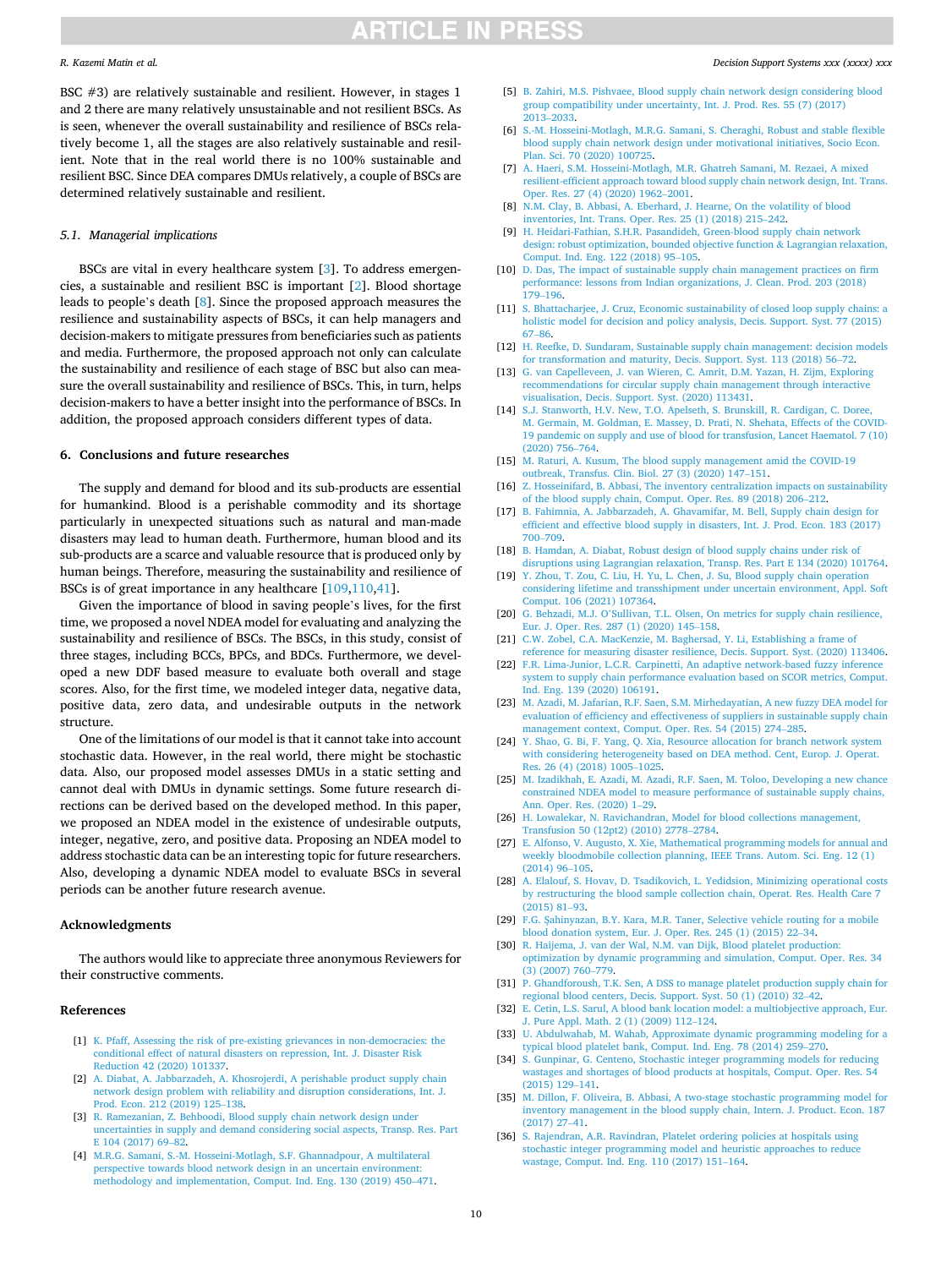### <span id="page-10-0"></span>*R. Kazemi Matin et al.*

- [37] [V. Hemmelmayr, K.F. Doerner, R.F. Hartl, M.W. Savelsbergh, Delivery strategies](http://refhub.elsevier.com/S0167-9236(21)00139-1/rf0190)  [for blood products supplies, OR Spectr. 31 \(4\) \(2009\) 707](http://refhub.elsevier.com/S0167-9236(21)00139-1/rf0190)–725<sup>-</sup>
- [38] [C. Kamp, M. Heiden, O. Henseler, R. Seitz, Management of blood supplies during](http://refhub.elsevier.com/S0167-9236(21)00139-1/optYnrj8wQYDe)  [an influenza pandemic, Transfusion 50 \(1\) \(2010\) 231](http://refhub.elsevier.com/S0167-9236(21)00139-1/optYnrj8wQYDe)–239.
- [39] [S.-M. Hosseini-Motlagh, M.R.G. Samani, S. Homaei, Toward a coordination of](http://refhub.elsevier.com/S0167-9236(21)00139-1/rf0200) [inventory and distribution schedules for blood in disasters, Socio Econ. Plan. Sci.](http://refhub.elsevier.com/S0167-9236(21)00139-1/rf0200)  [72 \(2020\) 100897](http://refhub.elsevier.com/S0167-9236(21)00139-1/rf0200).
- [40] M. Sönmezoglu, N. Kocak, O. Öncul, S. Özbayburtlu, Z. Hepgul, E. Kosan, Y. Aksu, [M. Bayik, Effects of a major earthquake on blood donor types and infectious](http://refhub.elsevier.com/S0167-9236(21)00139-1/rf0425)  [diseases marker rates, Transfus. Med. 15 \(2\) \(2005\) 93](http://refhub.elsevier.com/S0167-9236(21)00139-1/rf0425)–97.
- [41] [N. Haghjoo, R. Tavakkoli-Moghaddam, H. Shahmoradi-Moghadam, Y. Rahimi,](http://refhub.elsevier.com/S0167-9236(21)00139-1/rf0165) [Reliable blood supply chain network design with facility disruption: a real-world](http://refhub.elsevier.com/S0167-9236(21)00139-1/rf0165)  [application, Eng. Appl. Artif. Intell. 90 \(2020\) 103493](http://refhub.elsevier.com/S0167-9236(21)00139-1/rf0165).
- [42] [S.A.R. Khan, Z. Yu, H. Golpîra, A. Sharif, A. Mardani, A state-of-the-art review](http://refhub.elsevier.com/S0167-9236(21)00139-1/rf0265)  [and meta-analysis on sustainable supply chain management: future research](http://refhub.elsevier.com/S0167-9236(21)00139-1/rf0265) [directions, J. Clean. Prod. \(2020\) 123357.](http://refhub.elsevier.com/S0167-9236(21)00139-1/rf0265)
- [43] [W. Deng, L. Feng, X. Zhao, Y. Lou, Effects of supply chain competition on firms](http://refhub.elsevier.com/S0167-9236(21)00139-1/rf0090)' [product sustainability strategy, J. Clean. Prod. 275 \(2020\) 124061](http://refhub.elsevier.com/S0167-9236(21)00139-1/rf0090).
- [44] [S.-M. Hosseini-Motlagh, M.R.G. Samani, V. Shahbazbegian, Innovative strategy to](http://refhub.elsevier.com/S0167-9236(21)00139-1/rf0205)  [design a mixed resilient-sustainable electricity supply chain network under](http://refhub.elsevier.com/S0167-9236(21)00139-1/rf0205) [uncertainty, Appl. Energy 280 \(2020\) 115921](http://refhub.elsevier.com/S0167-9236(21)00139-1/rf0205).
- [45] [H. Kaur, S.P. Singh, J.A. Garza-Reyes, N. Mishra, Sustainable stochastic](http://refhub.elsevier.com/S0167-9236(21)00139-1/rf0255) [production and procurement problem for resilient supply chain, Comput. Ind.](http://refhub.elsevier.com/S0167-9236(21)00139-1/rf0255)  .<br>[Eng. 139 \(2020\) 105560](http://refhub.elsevier.com/S0167-9236(21)00139-1/rf0255).
- [46] [M. Kumar, D. Kumar, Green logistics decision support system for blood](http://refhub.elsevier.com/S0167-9236(21)00139-1/rf0275)  [distribution in time window, Int. J. Logist. Syst. Manag. 31 \(3\) \(2018\) 420](http://refhub.elsevier.com/S0167-9236(21)00139-1/rf0275)–447.
- [47] [M. Ramezankhani, S.A. Torabi, F. Vahidi, Supply chain performance](http://refhub.elsevier.com/S0167-9236(21)00139-1/rf0380) [measurement and evaluation: a mixed sustainability and resilience approach,](http://refhub.elsevier.com/S0167-9236(21)00139-1/rf0380) [Comput. Ind. Eng. 126 \(2018\) 531](http://refhub.elsevier.com/S0167-9236(21)00139-1/rf0380)–548.
- [48] [M. Izadikhah, M. Azadi, V. Shokri Kahi, R. Farzipoor Saen, Developing a new](http://refhub.elsevier.com/S0167-9236(21)00139-1/rf0220)  [chance constrained NDEA model to measure the performance of humanitarian](http://refhub.elsevier.com/S0167-9236(21)00139-1/rf0220)  [supply chains, Int. J. Prod. Res. 57 \(3\) \(2019\) 662](http://refhub.elsevier.com/S0167-9236(21)00139-1/rf0220)–682.
- [49] [M. Azadi, A. Emrouznejad, F. Ramezani, F.K. Hussain, Efficiency measurement of](http://refhub.elsevier.com/S0167-9236(21)00139-1/rf0020)  [cloud service providers using network data envelopment analysis, IEEE Trans.](http://refhub.elsevier.com/S0167-9236(21)00139-1/rf0020)  [Cloud Comput. \(2021\)](http://refhub.elsevier.com/S0167-9236(21)00139-1/rf0020).
- [50] [W.W. Cooper, L.M. Seiford, K. Tone, Data envelopment analysis: a comprehensive](http://refhub.elsevier.com/S0167-9236(21)00139-1/rf0080)  [text with models, applications, references and DEA-solver software, J. Oper. Res.](http://refhub.elsevier.com/S0167-9236(21)00139-1/rf0080)  [Soc. 52 \(12\) \(2001\) 1408](http://refhub.elsevier.com/S0167-9236(21)00139-1/rf0080)–1409.
- [51] [D. Lengacher, C. Cammarata, S. Lloyd, Measuring relative efficiency and](http://refhub.elsevier.com/S0167-9236(21)00139-1/rf0300) [effectiveness, in: Encyclopedia of Business Analytics and Optimization, IGI](http://refhub.elsevier.com/S0167-9236(21)00139-1/rf0300)  [Global, 2014, pp. 1529](http://refhub.elsevier.com/S0167-9236(21)00139-1/rf0300)–1538.
- [52] [G. Halkos, K.N. Petrou, Treating undesirable outputs in DEA: a critical review,](http://refhub.elsevier.com/S0167-9236(21)00139-1/rf0175)  [Econ. Anal. Policy 62 \(2019\) 97](http://refhub.elsevier.com/S0167-9236(21)00139-1/rf0175)–104.
- [53] [Z. Zhou, G. Xu, C. Wang, J. Wu, Modeling undesirable output with a DEA](http://refhub.elsevier.com/S0167-9236(21)00139-1/rf0485) [approach based on an exponential transformation: an application to measure the](http://refhub.elsevier.com/S0167-9236(21)00139-1/rf0485)  [energy efficiency of Chinese industry, J. Clean. Prod. 236 \(2019\) 117717](http://refhub.elsevier.com/S0167-9236(21)00139-1/rf0485).
- [54] [C. Kao, S.N. Hwang, Measuring the effects of undesirable outputs on the](http://refhub.elsevier.com/S0167-9236(21)00139-1/rf0250) [efficiency of production units, Eur. J. Oper. Res. 292 \(3\) \(2021\) 996](http://refhub.elsevier.com/S0167-9236(21)00139-1/rf0250)–1003.
- [55] R. Färe, [S. Grosskopf, C.K. Lovell, C. Pasurka, Multilateral productivity](http://refhub.elsevier.com/S0167-9236(21)00139-1/rf0140) [comparisons when some outputs are undesirable: a nonparametric approach, Rev.](http://refhub.elsevier.com/S0167-9236(21)00139-1/rf0140)  [Econ. Stat. \(1989\) 90](http://refhub.elsevier.com/S0167-9236(21)00139-1/rf0140)–98.
- [56] [L.M. Seiford, J. Zhu, Modeling undesirable factors in efficiency evaluation, Eur. J.](http://refhub.elsevier.com/S0167-9236(21)00139-1/rf0410)  [Oper. Res. 142 \(1\) \(2002\) 16](http://refhub.elsevier.com/S0167-9236(21)00139-1/rf0410)–20.
- [57] [G.R. Jahanshahloo, F.H. Lotfi, N. Shoja, G. Tohidi, S. Razavyan, Undesirable](http://refhub.elsevier.com/S0167-9236(21)00139-1/optmoG6uwyKwF) [inputs and outputs in DEA models, App. Math. Comput. 169 \(2\) \(2005\) 917](http://refhub.elsevier.com/S0167-9236(21)00139-1/optmoG6uwyKwF)–925.
- [58] [H. Leleu, Shadow pricing of undesirable outputs in nonparametric analysis, Eur.](http://refhub.elsevier.com/S0167-9236(21)00139-1/rf0295)  [J. Oper. Res. 231 \(2\) \(2013\) 474](http://refhub.elsevier.com/S0167-9236(21)00139-1/rf0295)–480.
- [59] [L. Cherchye, B. De Rock, B. Walheer, Multi-output efficiency with good and bad](http://refhub.elsevier.com/S0167-9236(21)00139-1/rf0070)  [outputs, Eur. J. Oper. Res. 240 \(3\) \(2015\) 872](http://refhub.elsevier.com/S0167-9236(21)00139-1/rf0070)–881.
- [60] [L. Cecchini, S. Venanzi, A. Pierri, M. Chiorri, Environmental efficiency analysis](http://refhub.elsevier.com/S0167-9236(21)00139-1/rf0050) [and estimation of CO2 abatement costs in dairy cattle farms in Umbria \(Italy\): a](http://refhub.elsevier.com/S0167-9236(21)00139-1/rf0050)  [SBM-DEA model with undesirable output, J. Clean. Prod. 197 \(2018\) 895](http://refhub.elsevier.com/S0167-9236(21)00139-1/rf0050)–907.
- [61] [X. Liu, J. Chu, P. Yin, J. Sun, DEA cross-efficiency evaluation considering](http://refhub.elsevier.com/S0167-9236(21)00139-1/rf0320) [undesirable output and ranking priority: a case study of eco-efficiency analysis of](http://refhub.elsevier.com/S0167-9236(21)00139-1/rf0320)  [coal-fired power plants, J. Clean. Prod. 142 \(2017\) 877](http://refhub.elsevier.com/S0167-9236(21)00139-1/rf0320)–885.
- [62] [S.H. Pishgar-Komleh, T. Zylowski, S. Rozakis, J. Kozyra, Efficiency under](http://refhub.elsevier.com/S0167-9236(21)00139-1/rf0360)  [different methods for incorporating undesirable outputs in an LCA](http://refhub.elsevier.com/S0167-9236(21)00139-1/rf0360)+ DEA [framework: a case study of winter wheat production in Poland, J. Environ.](http://refhub.elsevier.com/S0167-9236(21)00139-1/rf0360) [Manag. 260 \(2020\) 110138.](http://refhub.elsevier.com/S0167-9236(21)00139-1/rf0360)
- [63] [S. Lozano, G. Villa, Data envelopment analysis of integer-valued inputs and](http://refhub.elsevier.com/S0167-9236(21)00139-1/optE919qgY1EW)  [outputs, Computers Operat. Res. 33 \(10\) \(2006\) 3004](http://refhub.elsevier.com/S0167-9236(21)00139-1/optE919qgY1EW)–3014.
- [64] [R. Kazemi Matin, T. Kuosmanen, Theory of integer-valued data envelopment](http://refhub.elsevier.com/S0167-9236(21)00139-1/rf0345) [analysis under alternative returns to scale axioms, Omega 37 \(5\) \(2009\) 988](http://refhub.elsevier.com/S0167-9236(21)00139-1/rf0345)–995.
- [65] [R. Kazemi Matin, A. Emrouznejad, An integer-valued data envelopment analysis](http://refhub.elsevier.com/S0167-9236(21)00139-1/rf0260)  [model with bounded outputs, Int. Trans. Oper. Res. 18 \(6\) \(2011\) 741](http://refhub.elsevier.com/S0167-9236(21)00139-1/rf0260)–749.
- [66] [C.-M. Chen, J. Du, J. Huo, J. Zhu, Undesirable factors in integer-valued DEA:](http://refhub.elsevier.com/S0167-9236(21)00139-1/rf0065)  [evaluating the operational efficiencies of city bus systems considering safety](http://refhub.elsevier.com/S0167-9236(21)00139-1/rf0065) [records, Decis. Support. Syst. 54 \(1\) \(2012\) 330](http://refhub.elsevier.com/S0167-9236(21)00139-1/rf0065)–335.
- [67] [M. Azadi, R.F. Saen, Developing a new theory of integer-valued data envelopment](http://refhub.elsevier.com/S0167-9236(21)00139-1/rf0030)  [analysis for supplier selection in the presence of stochastic data, Int. J. Inform.](http://refhub.elsevier.com/S0167-9236(21)00139-1/rf0030) [Syst. Supply Chain Manag. 7 \(3\) \(2014\) 80](http://refhub.elsevier.com/S0167-9236(21)00139-1/rf0030)–103.
- [68] [M. Taleb, R. Ramli, R. Khalid, Developing a two-stage approach of super](http://refhub.elsevier.com/S0167-9236(21)00139-1/rf0435) [efficiency slack-based measure in the presence of non-discretionary factors and](http://refhub.elsevier.com/S0167-9236(21)00139-1/rf0435)  [mixed integer-valued data envelopment analysis, Expert Syst. Appl. 103 \(2018\)](http://refhub.elsevier.com/S0167-9236(21)00139-1/rf0435)  14–[24.](http://refhub.elsevier.com/S0167-9236(21)00139-1/rf0435)

[69] [S.F. Ajirlo, A. Amirteimoori, S. Kordrostami, Two-stage additive integer-valued](http://refhub.elsevier.com/S0167-9236(21)00139-1/rf0010) [data envelopment analysis models, J. Model. Manag. 14 \(1\) \(2019\) 199](http://refhub.elsevier.com/S0167-9236(21)00139-1/rf0010)–213.

*Decision Support Systems xxx (xxxx) xxx*

- [70] [M. Khoveyni, R. Eslami, H. Fukuyama, G.-L. Yang, B.K. Sahoo, Integer data in](http://refhub.elsevier.com/S0167-9236(21)00139-1/rf0270) [DEA: illustrating the drawbacks and recognizing congestion, Comput. Ind. Eng.](http://refhub.elsevier.com/S0167-9236(21)00139-1/rf0270) [135 \(2019\) 675](http://refhub.elsevier.com/S0167-9236(21)00139-1/rf0270)–688.
- [71] [S. Kordrostami, A. Amirteimoori, M.J.S. Noveiri, Inputs and outputs classification](http://refhub.elsevier.com/S0167-9236(21)00139-1/optxSYSP7isvR)  [in integer-valued data envelopment analysis, Measurement 139 \(2019\) 317](http://refhub.elsevier.com/S0167-9236(21)00139-1/optxSYSP7isvR)–325. [72] [H. Scheel, Undesirable outputs in efficiency valuations, Eur. J. Oper. Res. 132 \(2\)](http://refhub.elsevier.com/S0167-9236(21)00139-1/rf0405)
- [\(2001\) 400](http://refhub.elsevier.com/S0167-9236(21)00139-1/rf0405)–410. [73] J.A. Sharp, W. Meng, W. Liu, A modified slacks-based measure model for data
- [envelopment analysis with natural negative outputs and inputs, J. Oper. Res. Soc.](http://refhub.elsevier.com/S0167-9236(21)00139-1/rf0420)  [58 \(12\) \(2007\) 1672](http://refhub.elsevier.com/S0167-9236(21)00139-1/rf0420)–1677.
- [74] [M.S. Portela, E. Thanassoulis, G. Simpson, Negative data in DEA: a directional](http://refhub.elsevier.com/S0167-9236(21)00139-1/rf0365)  [distance approach applied to bank branches, J. Oper. Res. Soc. 55 \(10\) \(2004\)](http://refhub.elsevier.com/S0167-9236(21)00139-1/rf0365) [1111](http://refhub.elsevier.com/S0167-9236(21)00139-1/rf0365)–1121.
- A. Emrouznejad, A.L. Anouze, E. Thanassoulis, A semi-oriented radial measure for [measuring the efficiency of decision making units with negative data, using DEA,](http://refhub.elsevier.com/S0167-9236(21)00139-1/rf0125)  [Eur. J. Oper. Res. 200 \(1\) \(2010\) 297](http://refhub.elsevier.com/S0167-9236(21)00139-1/rf0125)–304.
- [76] [R. Kazemi Matin, R. Azizi, A two-phase approach for setting targets in DEA with](http://refhub.elsevier.com/S0167-9236(21)00139-1/rf0340)  [negative data, Appl. Math. Model. 35 \(12\) \(2011\) 5794](http://refhub.elsevier.com/S0167-9236(21)00139-1/rf0340)–5803.
- [77] [M. Tavana, M. Izadikhah, D. Di Caprio, R.F. Saen, A new dynamic range](http://refhub.elsevier.com/S0167-9236(21)00139-1/rf0440)  [directional measure for two-stage data envelopment analysis models with](http://refhub.elsevier.com/S0167-9236(21)00139-1/rf0440) [negative data, Comput. Ind. Eng. 115 \(2018\) 427](http://refhub.elsevier.com/S0167-9236(21)00139-1/rf0440)–448.
- [78] [M. Tavana, M. Izadikhah, M. Toloo, R. Roostaee, A new non-radial directional](http://refhub.elsevier.com/S0167-9236(21)00139-1/rf0445)  [distance model for data envelopment analysis problems with negative and](http://refhub.elsevier.com/S0167-9236(21)00139-1/rf0445) [flexible measures, Omega \(2020\) 102355.](http://refhub.elsevier.com/S0167-9236(21)00139-1/rf0445)
- [79] [H.-S. Lee, J. Zhu, Super-efficiency infeasibility and zero data in DEA, Eur. J. Oper.](http://refhub.elsevier.com/S0167-9236(21)00139-1/rf0290)  [Res. 216 \(2\) \(2012\) 429](http://refhub.elsevier.com/S0167-9236(21)00139-1/rf0290)–433.
- [80] [M. Tavassoli, R. Farzipoor Saen, G. Faramarzi, A new super-efficiency model in](http://refhub.elsevier.com/S0167-9236(21)00139-1/rf0450)  [the presence of both zero data and undesirable outputs, Scientia Iranica 21 \(6\)](http://refhub.elsevier.com/S0167-9236(21)00139-1/rf0450) [\(2014\) 2360](http://refhub.elsevier.com/S0167-9236(21)00139-1/rf0450)–2367.
- [81] [R. Lin, Z. Chen, Modified super-efficiency DEA models for solving infeasibility](http://refhub.elsevier.com/S0167-9236(21)00139-1/rf0315)  [under non-negative data set, Inform. Syst. Operat. Res. 56 \(3\) \(2018\) 265](http://refhub.elsevier.com/S0167-9236(21)00139-1/rf0315)–285.
- [82] [M. Tavassoli, R. Farzipoor Saen, G.R. Faramarzi, Developing network data](http://refhub.elsevier.com/S0167-9236(21)00139-1/rf0455) [envelopment analysis model for supply chain performance measurement in the](http://refhub.elsevier.com/S0167-9236(21)00139-1/rf0455)  [presence of zero data, Expert. Syst. 32 \(3\) \(2015\) 381](http://refhub.elsevier.com/S0167-9236(21)00139-1/rf0455)–391.
- [83] [M. Tavassoli, R.F. Saen, Predicting group membership of sustainable suppliers via](http://refhub.elsevier.com/S0167-9236(21)00139-1/rf0460)  [data envelopment analysis and discriminant analysis, Sustain. Prod. Consump. 18](http://refhub.elsevier.com/S0167-9236(21)00139-1/rf0460)  [\(2019\) 41](http://refhub.elsevier.com/S0167-9236(21)00139-1/rf0460)–52.
- [84] R. Färe, S. Grosskopf, Productivity and intermediate products: a frontier [approach, Econ. Lett. 50 \(1\) \(1996\) 65](http://refhub.elsevier.com/S0167-9236(21)00139-1/rf0135)–70.
- [85] [L. Liang, W.D. Cook, J. Zhu, DEA models for two-stage processes: game approach](http://refhub.elsevier.com/S0167-9236(21)00139-1/rf0305)  [and efficiency decomposition, Nav. Res. Logist. 55 \(7\) \(2008\) 643](http://refhub.elsevier.com/S0167-9236(21)00139-1/rf0305)–653.
- [86] [C. Kao, S.-N. Hwang, Efficiency measurement for network systems: IT impact on](http://refhub.elsevier.com/S0167-9236(21)00139-1/rf0245)  [firm performance, Decis. Support. Syst. 48 \(3\) \(2010\) 437](http://refhub.elsevier.com/S0167-9236(21)00139-1/rf0245)–446.
- [87] [S.M. Mirhedayatian, M. Azadi, R.F. Saen, A novel network data envelopment](http://refhub.elsevier.com/S0167-9236(21)00139-1/rf0350) [analysis model for evaluating green supply chain management, Int. J. Prod. Econ.](http://refhub.elsevier.com/S0167-9236(21)00139-1/rf0350)  [147 \(2014\) 544](http://refhub.elsevier.com/S0167-9236(21)00139-1/rf0350)–554.
- [88] [M. Kalantary, R.F. Saen, Assessing sustainability of supply chains: an inverse](http://refhub.elsevier.com/S0167-9236(21)00139-1/rf0230) [network dynamic DEA model, Comput. Ind. Eng. 135 \(2019\) 1224](http://refhub.elsevier.com/S0167-9236(21)00139-1/rf0230)–1238.
- [89] [R.D. Banker, A. Charnes, W.W. Cooper, Some models for estimating technical and](http://refhub.elsevier.com/S0167-9236(21)00139-1/opt8woRXqtFPT)  [scale inefficiencies in data envelopment analysis, Manag. Sci. 30 \(9\) \(1984\)](http://refhub.elsevier.com/S0167-9236(21)00139-1/opt8woRXqtFPT) [1078](http://refhub.elsevier.com/S0167-9236(21)00139-1/opt8woRXqtFPT)–1092.
- [90] [C. Kao, Network data envelopment analysis, Springer 10 \(2017\) 26](http://refhub.elsevier.com/S0167-9236(21)00139-1/rf0240)–33.
- [91] [C. Kao, Efficiency decomposition in network data envelopment analysis: a](http://refhub.elsevier.com/S0167-9236(21)00139-1/rf0235)
- [relational model, Eur. J. Oper. Res. 192 \(3\) \(2009\) 949](http://refhub.elsevier.com/S0167-9236(21)00139-1/rf0235)–962. [92] [S. Kaffash, R. Kazemi Matin, M. Tajik, A directional semi-oriented radial DEA](http://refhub.elsevier.com/S0167-9236(21)00139-1/rf0225)  [measure: an application on financial stability and the efficiency of banks, Ann.](http://refhub.elsevier.com/S0167-9236(21)00139-1/rf0225) [Oper. Res. 264 \(1](http://refhub.elsevier.com/S0167-9236(21)00139-1/rf0225)–2) (2018) 213–234.
- [93] [A. Emrouznejad, G.R. Amin, E. Thanassoulis, A.L. Anouze, On the boundedness of](http://refhub.elsevier.com/S0167-9236(21)00139-1/rf0120)  [the SORM DEA models with negative data, Eur. J. Oper. Res. 206 \(1\) \(2010\)](http://refhub.elsevier.com/S0167-9236(21)00139-1/rf0120)  265–[268.](http://refhub.elsevier.com/S0167-9236(21)00139-1/rf0120)
- [94] [R.K. Kazemi Matin, G.R. Amin, A. Emrouznejad, A modified semi-oriented radial](http://refhub.elsevier.com/S0167-9236(21)00139-1/optTEX7TmWrkl)  [measure for target setting with negative data, Measurement 54 \(2014\) 152](http://refhub.elsevier.com/S0167-9236(21)00139-1/optTEX7TmWrkl)–158.
- [95] [T. Kuosmanen, Weak disposability in nonparametric production analysis with](http://refhub.elsevier.com/S0167-9236(21)00139-1/rf0280)  [undesirable outputs, Am. J. Agric. Econ. 87 \(4\) \(2005\) 1077](http://refhub.elsevier.com/S0167-9236(21)00139-1/rf0280)–1082.
- [96] [T. Kuosmanen, R. Kazemi Matin, Duality of weakly disposable technology, Omega](http://refhub.elsevier.com/S0167-9236(21)00139-1/rf0285)  [39 \(5\) \(2011\) 504](http://refhub.elsevier.com/S0167-9236(21)00139-1/rf0285)–512.
- [97] R. Färe, S. Grosskopf, Network DEA-Socio-Economic Planning Sciences, Issue 49 [\(2000\) 34](http://refhub.elsevier.com/S0167-9236(21)00139-1/optu7Op02MTCq)–35.
- [98] [T. Kuosmanen, A. Keshvari, R.K. Matin, Discrete and integer valued inputs and](http://refhub.elsevier.com/S0167-9236(21)00139-1/optewiyOrTYsj)  [outputs in data envelopment analysis, in: Data Envelopment Analysis, Springer,](http://refhub.elsevier.com/S0167-9236(21)00139-1/optewiyOrTYsj) [Boston, MA, 2015, pp. 67](http://refhub.elsevier.com/S0167-9236(21)00139-1/optewiyOrTYsj)–103.
- [99] [P. Chaiwuttisak, H. Smith, Y. Wu, C. Potts, T. Sakuldamrongpanich,](http://refhub.elsevier.com/S0167-9236(21)00139-1/rf0060)  [S. Pathomsiri, Location of low-cost blood collection and distribution centres in](http://refhub.elsevier.com/S0167-9236(21)00139-1/rf0060)  [Thailand, Operat. Res. Health Care 9 \(2016\) 7](http://refhub.elsevier.com/S0167-9236(21)00139-1/rf0060)–15.
- [100] [M.H. Yazer, D.S. Deandrade, D.J. Triulzi, M.K. Wisniewski, J.H. Waters,](http://refhub.elsevier.com/S0167-9236(21)00139-1/rf0475) [Electronic enhancements to blood ordering reduce component waste, Transfusion](http://refhub.elsevier.com/S0167-9236(21)00139-1/rf0475)  [56 \(3\) \(2016\) 564](http://refhub.elsevier.com/S0167-9236(21)00139-1/rf0475)–570.
- [101] [A. Shander, A. Hofmann, H. Gombotz, O.M. Theusinger, D.R. Spahn, Estimating](http://refhub.elsevier.com/S0167-9236(21)00139-1/rf0415)  [the cost of blood: past, present, and future directions, Best Pract. Res. Clin.](http://refhub.elsevier.com/S0167-9236(21)00139-1/rf0415) [Anaesthesiol. 21 \(2\) \(2007\) 271](http://refhub.elsevier.com/S0167-9236(21)00139-1/rf0415)–289.
- [102] [S.M. Hosseini-Motlagh, M.R.G. Samani, S. Homaei, Toward a coordination of](http://refhub.elsevier.com/S0167-9236(21)00139-1/optcNap358enn)  [inventory and distribution schedules for blood in disasters, Socio-Eco. Plan. Sci.](http://refhub.elsevier.com/S0167-9236(21)00139-1/optcNap358enn)  [72 \(2020\) 100897.](http://refhub.elsevier.com/S0167-9236(21)00139-1/optcNap358enn)